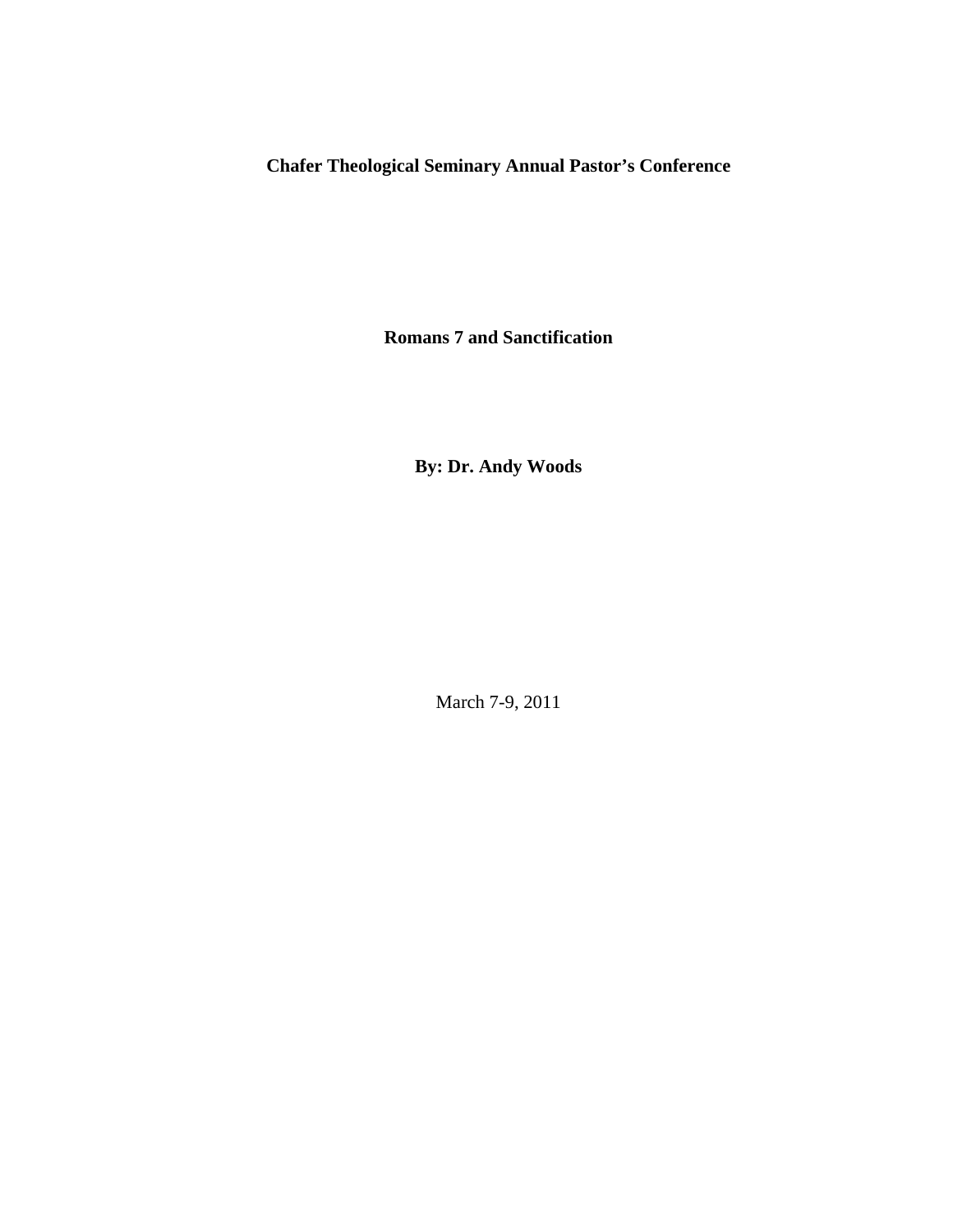| DOES ROMANS 7:14-25 PROTRAY PAUL'S PRECONVERSION OR                                |  |
|------------------------------------------------------------------------------------|--|
| Arguments Supporting A Pauline Pre Conversion Experience in Romans 7:14-255        |  |
|                                                                                    |  |
|                                                                                    |  |
|                                                                                    |  |
| The Absence of Any Mention of the Holy Spirit in Romans 7:14-25                    |  |
| The Belief of the Early Church Regarding Romans 7 Favors the Pre Christian View  8 |  |
|                                                                                    |  |
| The Change of Tenses From Romans 7:7-13 to Romans 7:14-25                          |  |
|                                                                                    |  |
|                                                                                    |  |
|                                                                                    |  |
| The Similarity Between Romans 7 and Galatians 5 Favors the Post Conversion View10  |  |
| The Duality Between the Two "I" s Favors the Post Conversion View 11               |  |
|                                                                                    |  |
|                                                                                    |  |
|                                                                                    |  |
|                                                                                    |  |
|                                                                                    |  |
|                                                                                    |  |
|                                                                                    |  |
|                                                                                    |  |
|                                                                                    |  |
|                                                                                    |  |
| The Believer Must Depend Upon Divine Enablement In order to Experience Practical   |  |
|                                                                                    |  |
|                                                                                    |  |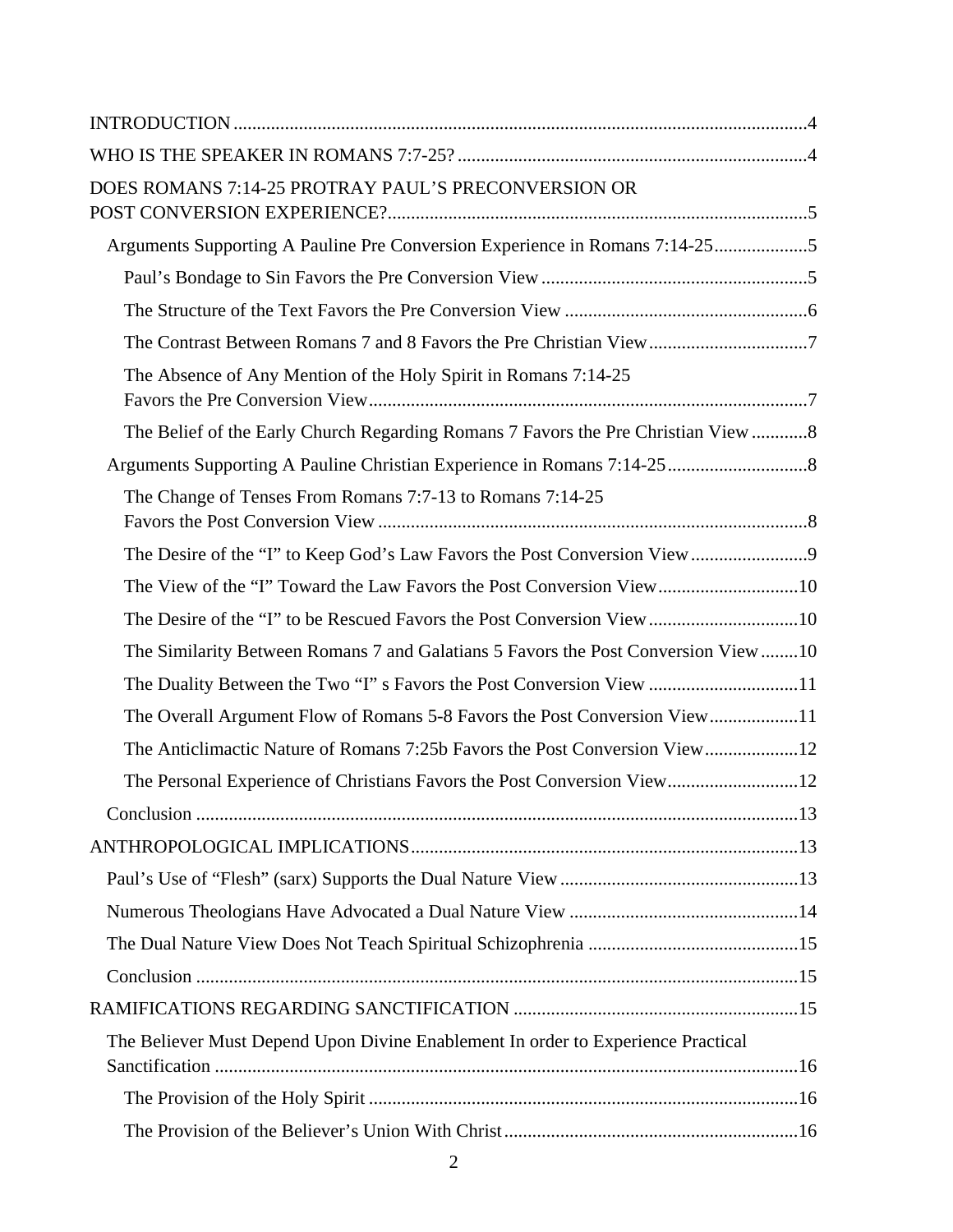| Human Responsibility Plays an Important Role in the Sanctification Process 17 |  |
|-------------------------------------------------------------------------------|--|
|                                                                               |  |
|                                                                               |  |
|                                                                               |  |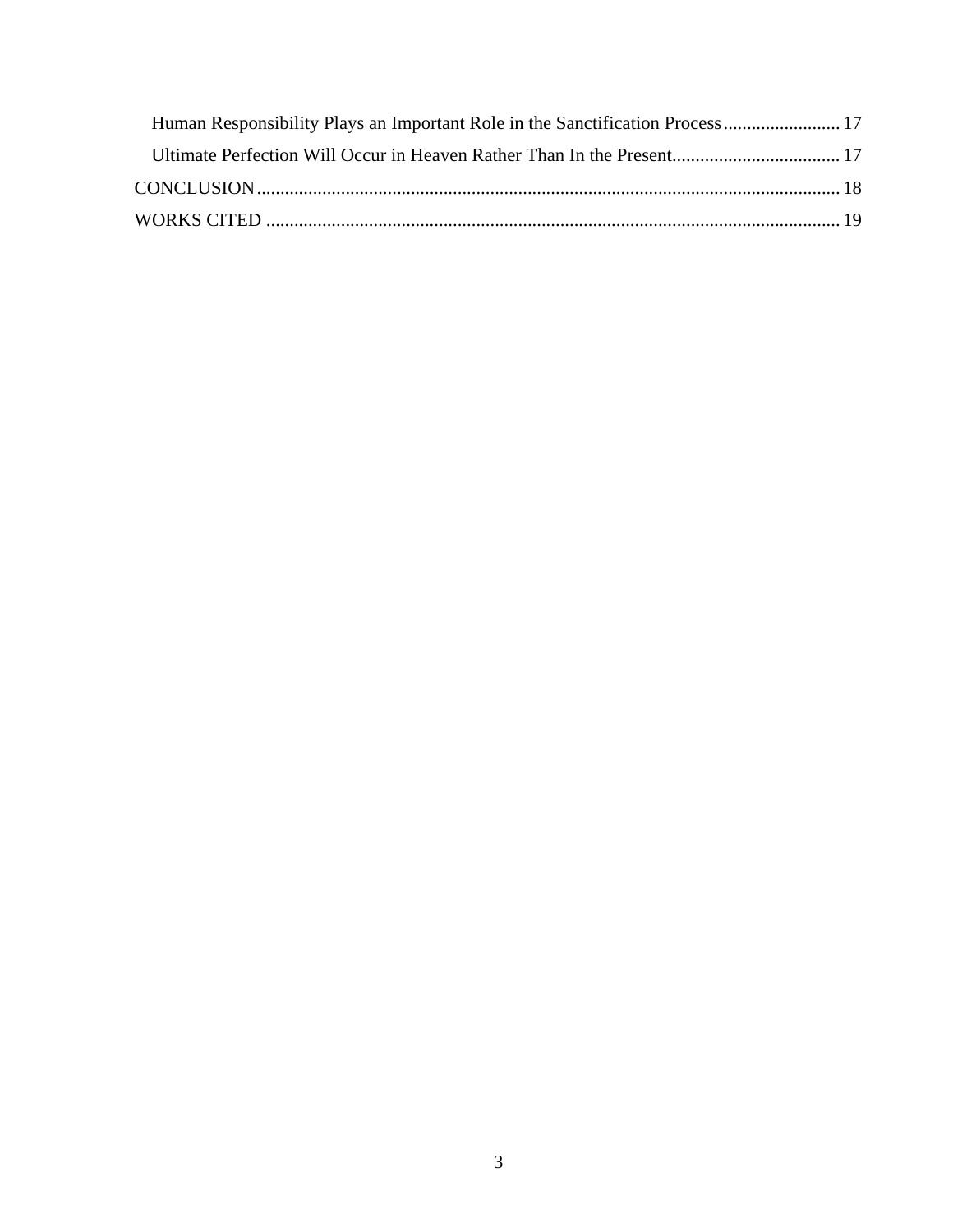## **INTRODUCTION**

 This paper will argue that one's understanding of practical sanctification is profoundly impacted by how one views the "I" in Romans 7:7-25. Specifically, the paper will argue that the "I" in Romans 7 is Paul, and in verses 14-25 Paul is reflecting upon his post conversion experience. In addition, the paper will maintain that a post conversion view of Romans 7:14-25 leads to a dual nature view of the believer. This view teaches that although the believer has a new nature that he received at conversion, his Adamic nature still exists within him and continues to tempt him to return to his former sinful lifestyle throughout the course of this life. Finally, the paper will contend that viewing believers through the lenses of the dual nature view shapes one's understanding of practical sanctification in several important ways.

# **WHO IS THE SPEAKER IN ROMANS 7:7-25?**

Who is the subject or speaker of Romans 7:7-25? Three options have been proposed.<sup>1</sup> First, some have proposed the theory of the Rhetorical "I". According to this view, the pronoun "I" in Romans 7:7-25 serves as a literary device that depicts all of humanity. Thus, the "I" is not autobiographical but rather represents the experience of everyone. Second, others have proposed the theory of the Representative "I". According to this view, the pronoun "I" in Romans 7:7-25 depicts the life experience of a representative figure that is typical of every person including the speaker. For example, the "I" of Romans 7:7-25 could represent the experience of Adam at the time of the fall. According to this view, in Romans 7:7-25, Paul is identifying his own experience with the historical event of the fall. In other words, the "I" should be taken as Paul in solidarity with Adam. Moreover, the "I" might also represent the people of Israel at the time of the giving of the Law at Mt. Sinai. In other words, the "I" represents Paul in solidarity with Israel.

The Representative "I" view has merit due to the fact that it is elsewhere in scripture. For example, it is found in the Old Testament (Psalm 22, 51, 130), in Paul (Romans 3:7, 11:19, 1Corinthians 13:11-12), and in the Jewish literature (Wisdom 9). In the Psalms and the Jewish literature, "I" often represents the Jewish nation and the speaker rather than the speaker alone.<sup>2</sup> Third, still others have suggested the theory of the Autobiographical "I". According to this view, the "I" depicts the speaker only as the subject. In other words, the "I" of Romans 7:7-25 depicts only Paul's own personal experience.

 Three facts make the Rhetorical "I" view implausible. First, elsewhere in Romans, Paul uses the pronoun "I" to describe himself (Romans 15:14). Second, the depth and intensity of feeling and anguish (7:10, 11, 15, 23) seem to indicate that verses 7-25 reflect Paul' personal experience. Third, the personal outcry and confession (7:24, 25a) also indicate that verses 7-25 reflect Paul's personal experience.<sup>3</sup> Thus, the autobiographical "I" or representative "I" views best explain the usage of "I" in Romans 7:7-25. Whether these verses reflect Paul's experience only or his experience in solidarity with that of another is debatable. At any rate, it is apparent that Paul's personal experiences are reflected in Romans 7:7-25.

 $\frac{1}{1}$  $<sup>1</sup>$  John D. Grassmick, *Romans 7:7-25: Who Is The "I"?* Class hand out from "Exegesis of Romans"</sup> October 16, 2001, Dallas Theological Seminary, Dallas, TX, 1-3. 2

 $<sup>2</sup>$  John D. Grassmick, Class notes from "Exegesis of Romans" October 16, 2001, Dallas Theological</sup> Seminary, Dallas, TX, 92.

Grassmick, *Romans 7:7-25: Who Is The "I"?,* 3.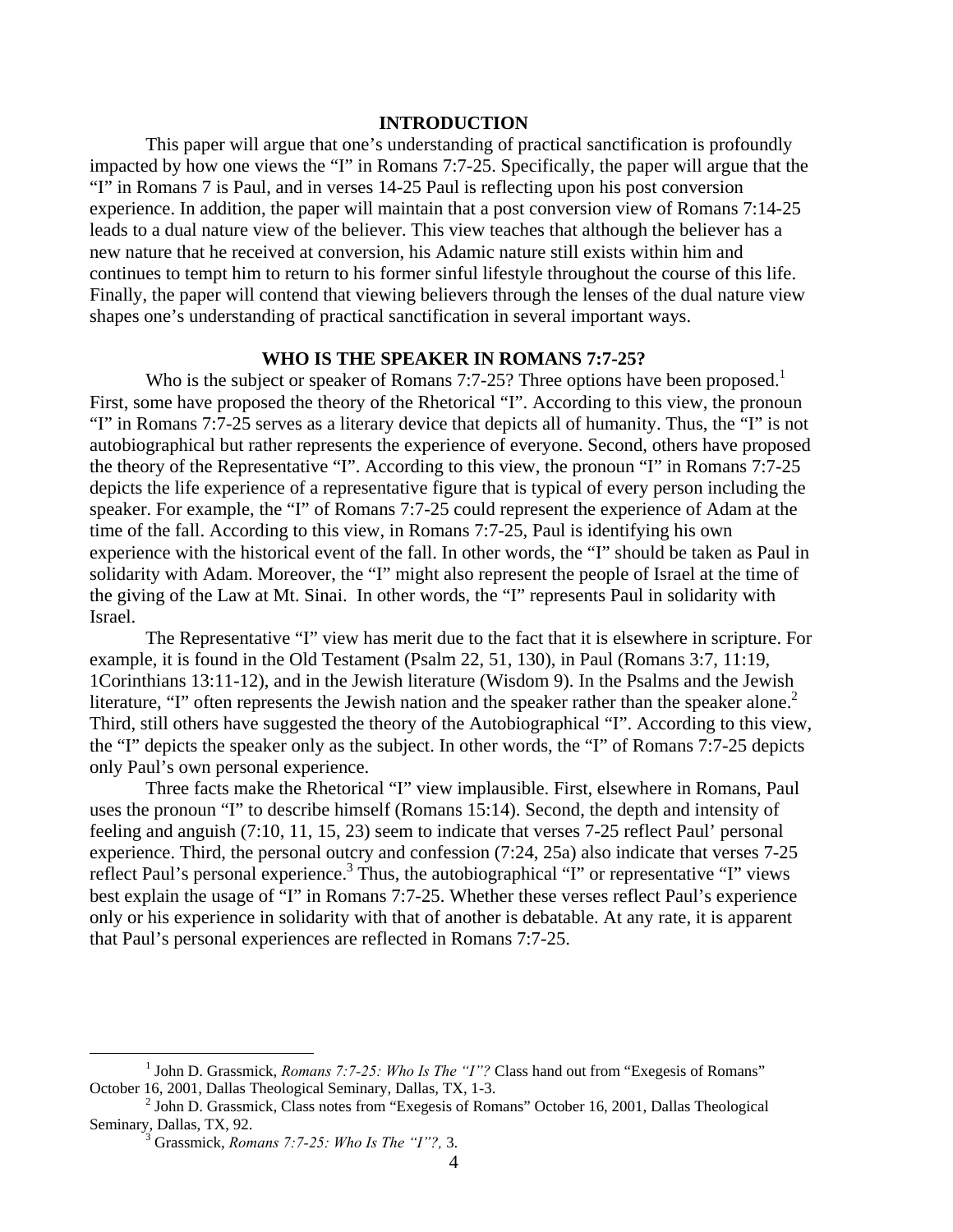# **DOES ROMANS 7:14-25 PROTRAY PAUL'S PRECONVERSION OR POST CONVERSION EXPERIENCE?**

Assuming that Romans 7:14-25 reflects Paul's personal experience, the next question that must be answered is do these verses portray Paul's pre conversion or post conversion experience?

### **Arguments Supporting A Pauline Pre Conversion Experience in Romans 7:14-25**

According to the "pre conversion" or "unregenerate view," Romans 7:14-25 reflects Paul's experiences prior to his conversion to Christianity. Proponents of this view advance several arguments in support of their position.

#### *Paul's Bondage to Sin Favors the Pre Conversion View*

 The first argument supporting the notion that Paul is speaking of his pre conversion experience in Romans 7:14-25 involves the personal bondage to sin depicted in these verses. Back in Romans 6, Paul explained that believers are no longer slaves to sin because of their union with Christ's death, burial, and resurrection. As a result of this union, believers must no longer resubmit themselves to sin as their master (6:2, 6, 11, 18-22). In Romans 8, Paul further explains that believers have been liberated from sin through the power of the Holy Spirit (Romans 8:2).

Conversely, in Romans 7:23, Paul explains that he is a captive to the law of sin dwelling within him. In Romans 7:25, he explains his need to be delivered from his body of death. In Romans 7:18, he indicates that nothing good dwells within him. In Romans 7:14 he calls himself unspiritual or carnal (RSV). He then claims that he is under sin (upo thn amartian, *upo tēn hamartian*). Paul typically uses negative upo phrases to describe unbelievers. For example, in Romans 3:9, he says that both Jews and Greek are "under sin." In Galatians 3:10, he states that those who rely upon works are "under a curse." In Galatians 3:22, he maintains that scripture has shut up all "under sin." In Galatians 3:22, 25 he says that before faith in Christ arrived "all people were under a pedagogue." In Galatians 4:2, he states that before the age of maturity people are "under guardians and managers." In Galatians 4:3, he claims that unbelievers are "enslaved under the elements of the world."<sup>4</sup>

If according to Romans 6 and 8, believers are indeed liberated from sin, why did he describe himself as being in a state of bondage to sin in Romans 7? Proponents of the pre conversion view argue that the simplest answer to this dilemma is to view Paul's discussion involving his liberation from sin in Romans 6 and 8 as pertaining to his Christian experience and to view his discussion involving his bondage to sin in Romans 7 as pertaining to his pre conversion experience.<sup>5</sup> Only by viewing Romans 6, 7, and 8 in this manner can the content of these three chapters be harmonized.<sup>6</sup>

Those believing that Romans 7:14-25 pertains to Paul's Christian experience respond by arguing that although believers have been liberated from sin, they do not yet enjoy complete deliverance from sin's influence. All believers caught in an "already-not yet" position. Although they have the ability to resist sin, believers must still continue to wrestle with sin until the day they die. This is why Paul instructs believers to not let sin reign in their mortal bodies and to no

 $\frac{1}{4}$  Thomas R. Schreiner, *Romans*, Baker Exegetical Commentary on the New Testament, ed. Moises Silva, vol. 6 (Grand Rapids: Baker Books, 1998), 389.

<sup>&</sup>lt;sup>5</sup> Schreiner, 382.

<sup>6</sup> C. E. B. Cranfield, *A Critical and Exegetical Commentary on the Epistle to the Romans*, The International Critical Commentary, ed. J.A. Emerson and C.E.B. Cranfield, 2 vols. (Edinburgh: T.&T. Clark, Limited, 1975- 1979), 357-358.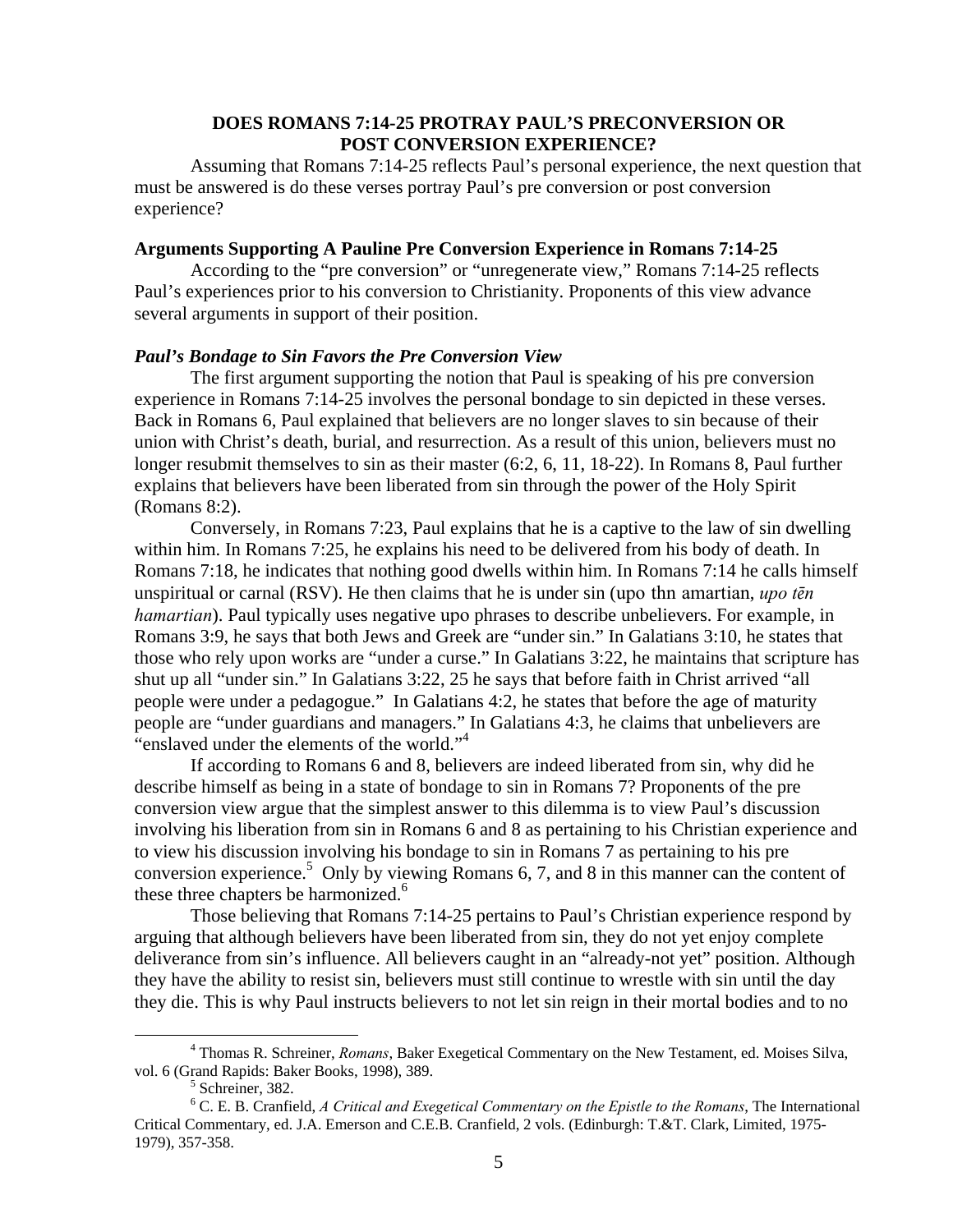longer yield to it (Romans 6:12-13). This is also why Paul claims that the body of the believer is in need of future redemption (Romans 8:23). It explains why Paul also uses negative upo phrases to describe believers elsewhere in the New Testament (Galatians 4:3, 21).

Thus, in Romans 7:14-25, while being thankful that he has been liberated from bondage to sin, Paul yearns for the day when he will experience complete deliverance from sin's influence. The reason that Paul feels like he is in bondage in Romans 7 is due to his recognition that he is not yet completely free from sinful motives and desires.<sup>7</sup> In fact, it is typically the maturest believers, such as Paul, who feel as if they are in bondage to sin the most due to the fact that they are the ones who are most aware of their sinfulness in comparison to God's holiness. In fact, Paul's awareness of his own sinfulness caused him to express despair on numerous occasions as recorded throughout the New Testament. For example, in 1 Corinthians 15:9, Paul refers to himself as the "least of the apostles" and as one who was not "fit to be called an apostle." In Ephesians 3:8, he refers to himself as "the very least of all the saints." In 1 Timothy 1:12, he marvels that the Lord considered him faithful by putting him into the ministry. In 1 Timothy 1:15, he refers to himself as the foremost of sinners. $8$  Therefore, despite his selfadmission of being in bondage to sin in Romans 7, it is entirely conceivable that Romans 7 pertains to Paul's Christian experience.

In sum, the Pauline explanation of the role of sin in the lives of believers is not simple but rather is complex. Although believers have been liberated from sin's bondage, there is also a sense in which sin continues to influence believers. This tension is only grasped when Romans 6, 7, and 8 are understood in harmony with one another. Thus, it is a mistake to consider Romans 7:14-25 in isolation of Romans 6 and 8.

### *The Structure of the Text Favors the Pre Conversion View*

 Another argument in favor of viewing Romans 7:14-25 as relating to Paul's experience before his conversion involves the structure of the text. The structure of the text supports a pre-Christian experience in three ways. First, Romans 7:5 says that the passions of sin were provoked through the law and resulted in death. Romans 7:6 says that believers have been released from the law so that they may serve in the newness of the spirit. Romans 7:7-25 seems to describe the situation portrayed in Romans 7:5 in which sin and death dominate the person who is under the law. Continuity is established between those who "were in the flesh" in Romans 7:5 and the confession of the "I" that it is "fleshly" in Romans 7:14. In addition, Romans 8:1-17 seems to describe the person portrayed in Romans 7:6 who has been liberated from the dominion of the law and therefore has the ability to keep God's commandments. Therefore, proponents of the pre Christian view maintain that the simplest way of understanding the structure of the text suggests that Paul elaborates upon 7:5 in 7:14-25 by describing the experience of unbelievers. He then elaborates upon 7:6 in 8:1-17 by describing the experience of believers.<sup>9</sup> Although such a structural analysis appears convincing at first glance, it does not represent a unanimous opinion among New Testament scholars. Other scholars have opted to view the text differently. For example, it is structurally possible that Romans 7:5-6 provides a summary of Paul's discussion up to that point with verse 6 setting the stage for what his readers henceforth experience as believers.10

Second, 7:13 asserts that sin, and not the law, is responsible for a person's death. The (gar, *gar*) introducing verse 14 functions as the ground for explaining how sin rather than the law

 <sup>7</sup>  $7$  Schreiner, 384.

<sup>&</sup>lt;sup>8</sup> John F. MacArthur, *Romans 1-8* (Chicago: Moody Press, 1991), 379.

 $9$  Schreiner, 385.

<sup>10</sup> Grassmick, *Romans 7:7-25: Who Is The "I"?*, 3.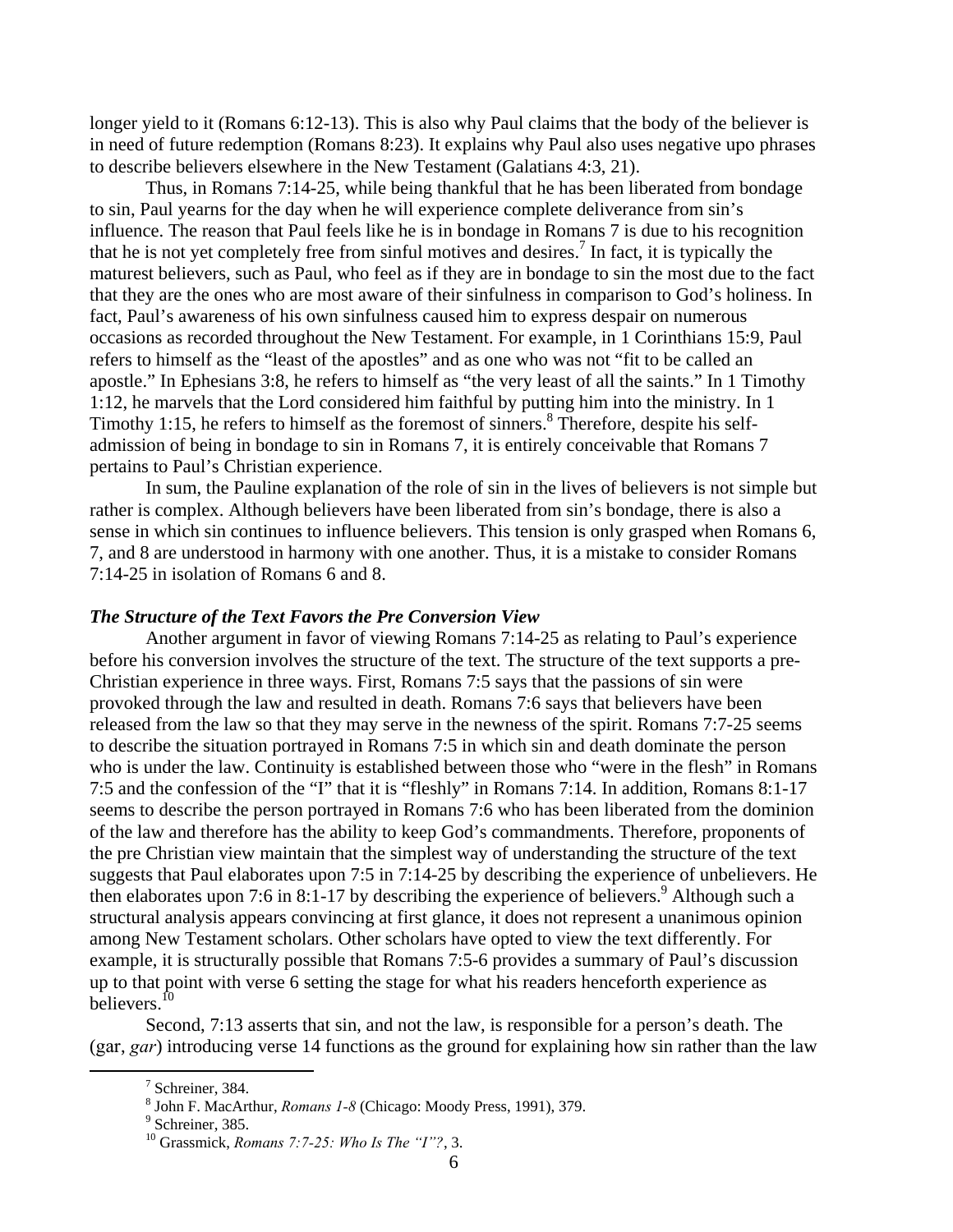is responsible for the death of human beings. Romans 7:13 describes the experience of the unregenerate because it links death with experiencing the law. Thus, if 7:13 describes the experience of unbelievers and 7:14 amplifies upon the content of 7:13, then it sands to reason the 7:14-25 describes the experience of an unbeliever as well. Thus, pre conversion proponents maintain that those who promote a post conversion understanding of Romans 7:14-25 fail to take into consideration the close relationship between verses 13 and 14.11

Third, the preceding section, verses 7-13, pertain to life prior to Christ. Thus, it is natural to assume that the subsequent section also speaks of life before Christ. Post Christian proponents maintain that verses 14-25 simply move the discussion from an Adam model to a divided selfmodel in order to show that the law cannot solve the problem of how to do right.<sup>12</sup> On the other hand, those promoting the post Christian view note the change of tenses that occurs between the two sections. For example, in 7:7-13, Paul uses predominantly past tense verbs. However, in Romans 7: 14-25, Paul shifts to present tense verbs. Post Christian advocates maintain that this change in tenses between the two sections makes it difficult to argue for the position that verses 14-25 is also speaking of life before Christ. Thus, they believe that verses 7-13 speak of Paul's pre Christian experience while verses 14-25 speak of Paul's post Christian experience.

### *The Contrast Between Romans 7 and 8 Favors the Pre Christian View*

 Another argument in favor of viewing Romans 7:14-25 as relating to Paul's experience before his conversion involves the contrast between 7:14-25 and 8:1-17. Pre conversion advocates point out that the contrast between these two portions of scripture is so dramatic that it is difficult to imagine that Paul is delineating Christian experience in both cases. An empathic (nun, *nyn*) is used in 8:1 indicating the existence of a sharp contrast in comparison to the person who is described to be under the dominion of sin and the law in 7:14-25.<sup>13</sup> However, this contrast does not necessarily have to be explained in terms of a contrast between a saved and an unsaved person. The contrast might have more to do with a saved person attempting to fulfill the obligations of the law through the power of their own finite resources in comparison with another believer attempting to fulfill God's righteous requirements through the empowerment of the Holy Spirit.

# *The Absence of Any Mention of the Holy Spirit in Romans 7:14-25 Favors the Pre Conversion View*

 Another argument favoring a pre conversion understanding of Romans 7:14-25 involves the absence of any mention of the Holy Spirit in 7:14-25. Whereas chapter 8 mentions the Holy Spirit nineteen times, 7:14-25 does not mention the Holy Spirit even once.<sup>14</sup> Taken as a whole, chapter 7 only mentions the Holy Spirit once (7:6). Because the Holy Spirit indwells all believers (Romans 8:9, 1 Corinthians 3:16, 6:19), pre conversion advocates maintain that the person mentioned in 7:14-25 is not a believer and that the person mentioned in Romans 8 who has the Holy Spirit is a believer. However, post Christian advocates argue that this evidence does not necessarily warrant such a hasty conclusion. It could very well be that the reason that the Holy Spirit is not mentioned in Romans 7:14-25 is because these verses are portraying a believer who is attempting to fulfill the demands of the law through his own power. This stands in sharp contrast to the believer in chapter 8 who is attempting to fulfill the demands of the law through

 $11$  Schreiner, 386.

<sup>&</sup>lt;sup>12</sup> John Ziesler, *Paul's Letter to the Romans*, Trinity Press International New Testament Commentaries (Philadelphia: Trinity Press International, 1989), 195.<br><sup>13</sup> Schreiner, 387.

<sup>&</sup>lt;sup>14</sup> Ibid., 387-388.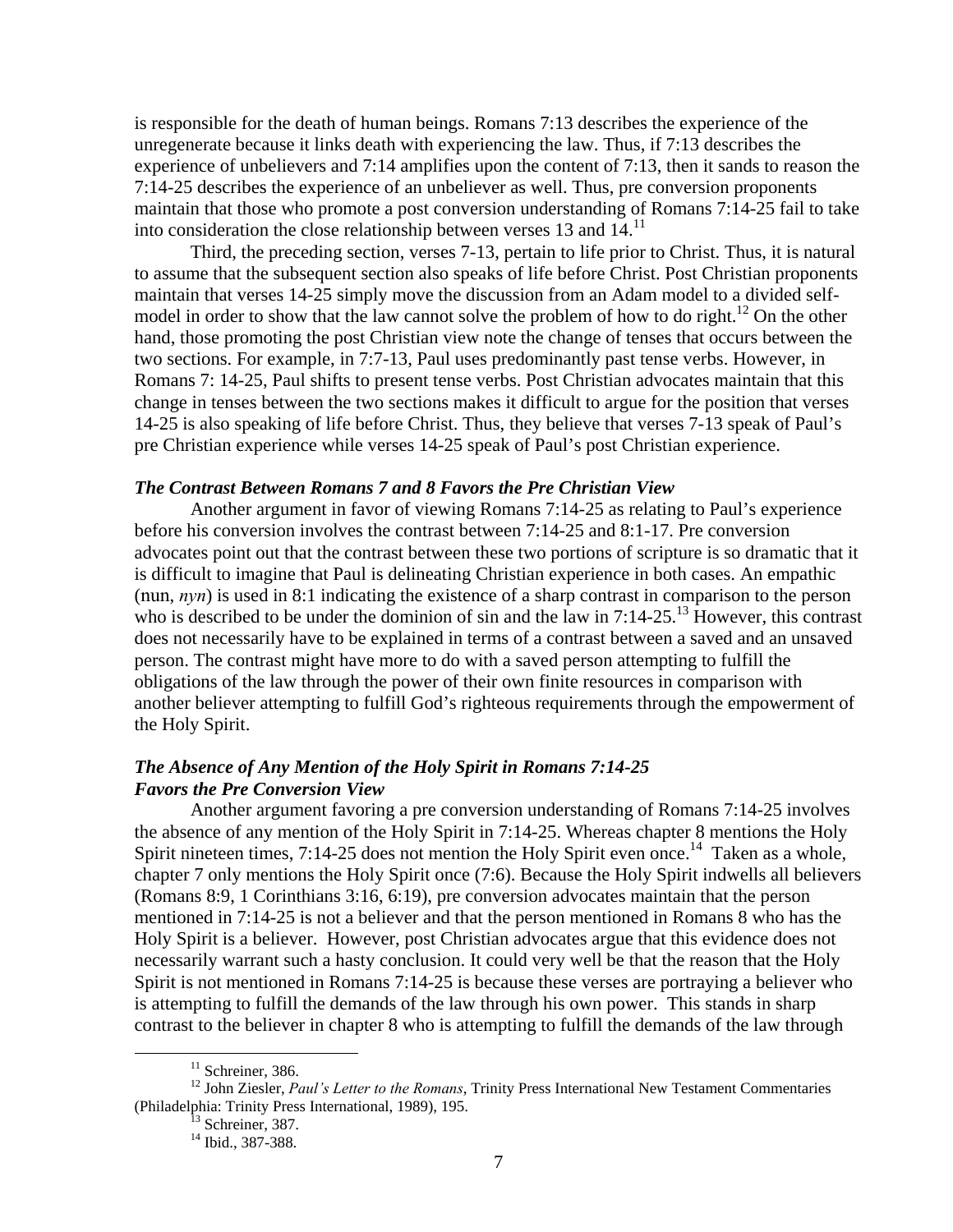God's power. Thus, Romans 7:14-25 may describe a believer who fails to draw upon divine resources in daily living rather than an unbeliever.

# *The Belief of the Early Church Regarding Romans 7 Favors the Pre Christian View*

 The last argument supporting a reference to Paul's pre Christian experience in Romans 7 is not an exegetical argument but rather a historical one. Pre conversion advocates are fond of pointing out that most of the early church fathers, such as Origen, thought that Romans 7:14-25 described an unregenerate person.<sup>15</sup> A pre conversion understanding was indeed Augustine's early view. However, the potency of this historical argument is easily diffused due to the fact that other great church leaders later rejected pre conversion view and instead opted to see in Romans 7:14-25 a portrait of Paul's Christian experience. For example, Augustine, partly because of his battle with Pelagius over the freedom of the will, eventually changed his opinion on this subject and decided that the person depicted in these verses was a Christian. Moreover, the church of the Middle Ages, the Latin fathers, and most of the reformers later adopted the Christian view. Luther saw in Romans 7:14-25 a classic example of his view *simul justus et peccator* which taught that a Christian is a sinner and a justified person at the same time. The interpretation that Romans 7:14-25 describes the normal Christian experience was typical of Lutheran and Reformed theology. Such thinking is still prominent in reformed circles even today.

The reformation view reigned supreme until it was challenged by the pietistic theologians of the seventeenth century. Their desire to challenge the reformation view was based largely upon ecclesiastical factors. The Pietists were reacting against what they called "dead orthodoxy" that they perceived as existing in the churches of the Reformation. They felt that viewing Romans 7:14-25 as describing the normal Christian experience led to a complacent Christian lifestyle.<sup>16</sup> Because of Pietism's emphasis on perfectionistic sanctification, it was inconceivable to them that Paul would view Romans 7:14-25 as the norm for the Christian life.<sup>17</sup>

### **Arguments Supporting A Pauline Christian Experience in Romans 7:14-25**

According to the "post conversion" or "regenerate view," Romans 7:14-25 reflects Paul's experiences subsequent to his conversion to Christianity. Proponents of this view advance several arguments in support of their position.

# *The Change of Tenses From Romans 7:7-13 to Romans 7:14-25 Favors the Post Conversion View*

 The first argument favoring the idea that Paul is speaking of his Christian experience in Romans 7:14-25 is related to the sudden shift in verb tenses from 7:7-13 to 7:14-25. In Romans 7:7-13, Paul uses predominantly past tense verbs. However, in Romans 7:14-25, Paul shifts to present tense verbs. Such a shift can hardly be explained as something arbitrary on Paul's part. Rather, the shift appears quite deliberate. For example, in 7:7-13, Paul uses nine past tense verbs. However, in 7:14-25, twenty-six present indicative first person verbs are used. Thus, the shift toward the present tense is emphatic and sustained.<sup>18</sup> Post conversion proponents maintain that this shift can most naturally be explained on the grounds that in the previous verses Paul detailed his experience prior to his conversion. However, in verses 14-25 he highlights his present

 <sup>15</sup> Douglas J. Moo, *The Epistle to the Romans*, The International Commentary on the New Testament, ed. Gordon D. Fee (Grand Rapids: Eerdmans Publishing Company, 1996), 443.<br><sup>16</sup> Ibid., 444.

<sup>17</sup> Anders Nygren, *Commentary on Romans*, trans. Carl Rasmussen (Philadelphia: Fortress Press, 1949), 285. 18 Schreiner, 380.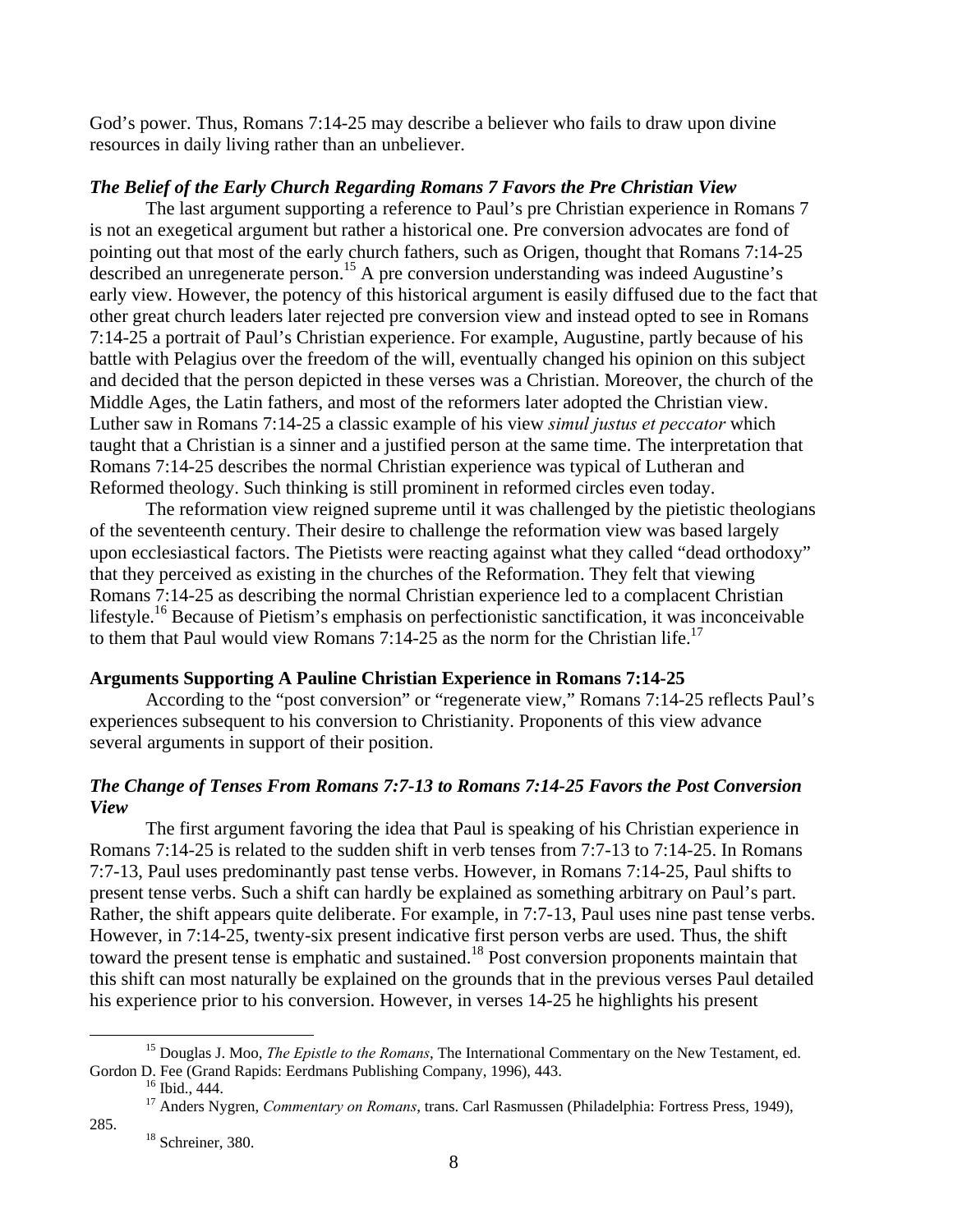experience.<sup>19</sup> In other words, Paul has moved from what was  $(7-13)$  to what is  $(14-25)$ . He has moved from the past (7-13) to the present (14-25). This transitional understanding is reinforced by the fact that in verses 7-13, sin appeared invincible while its invincibility appears slightly diminished in verses  $14-25.^{20}$ 

Some have proposed that Paul introduced the sudden shift to the present for purposes of vividness through the use of the historical present.<sup>21</sup> However, such an explanation is implausible due to the fact that the use of past tense verbs in verses 7-13 do not exactly render Paul's discussion pale and lifeless.<sup>22</sup> Moreover, other scholars have argued persuasively that the present tense cannot be understood as a historical present in 7:14-25. Because Paul is speaking in the first person, the label "historical present" is unlikely. It is better to view Paul's use of the present tense in these verses as gnomic rather than historical.<sup>23</sup>

#### *The Desire of the "I" to Keep God's Law Favors the Post Conversion View*

 A second argument in favor of viewing a Christian experience in Romans 7:14-25 is related to the desire (qelw, *thelō*) of the "I" (egw, *egō*) to keep God's law (15, 16, 18, 19, 20, and 21). Such a desire is especially apparent in Romans 7:22 which says, "For I delight in the Law of God, in my inmost self." Based upon what Paul says elsewhere regarding the unregenerate, such a desire is not a characteristic of unbelievers. The mindset of the flesh is at enmity with God (Romans 8:7). Unbelievers do not instinctively understand nor seek God (Romans 3:11). Those in the flesh do not delight in God's law. Rather, they hate God and do not keep His law (Romans 8:5-8). Thus, a deep joy and delight in God's law must indicate the Holy Spirit indwelling the egw. $^{24}$ 

In fact, the phrase "inner person" in 7:22 (ton esw anqrwpon, *ton esō anthrōpon*) definitely signals a Christian experience. Although the phrase "the inner man" is a reasonably common expression in Hellenistic dualism, $^{25}$  Paul uses this same phrase only with respect to believers (2 Corinthians 4:16, Ephesians 3:16).<sup>26</sup> In addition, the Romans 7 theme that the mind is on the side of obedience to God (7:23, 25) is congruent with the notion of the renewed mind as a characteristic of the Christian in Romans 12:2 and Ephesians 4:23.<sup>27</sup> Moreover, the very presence of a struggle is evidence of the fact that a person is regenerated and consequently indwelt by the Holy Spirit.<sup>28</sup> Without the work of indwelling Holy Spirit opposing the work of the fallen flesh, such a battle could not take place. Perhaps this is one of the reasons why Paul elsewhere refers to warfare as the norm for the Christian life (Ephesians 6:12). Therefore, only believers could find themselves practicing evil while simultaneously hating what is evil and delighting in what is good.<sup>29</sup>

 Those who believe that Romans 7:14-25 refers to Paul's pre conversion experience point out that it was possible for pious Jews to delight in and desire to keep God's law despite the fact that they lacked the spiritual resources necessary to do so. For example, elsewhere Paul spoke of

 <sup>19</sup> Cranfield, 344-345.

 $20$  Ziesler, 193.

 $21$  Schreiner, 380.

 $^{22}$  Ibid.

<sup>23</sup> Daniel B. Wallace, *Greek Grammar Beyond the Basics* (Grand Rapids: Zondervan Publishing House, 1996), 531-532.<br><sup>24</sup> Schreiner, 381

<sup>25</sup> Ziesler, 194

<sup>&</sup>lt;sup>26</sup> Cranfield, 363

<sup>27</sup> Ziesler, 194

 $28$  Schreiner, 381.

 $^{29}$  Nygren, 290-291.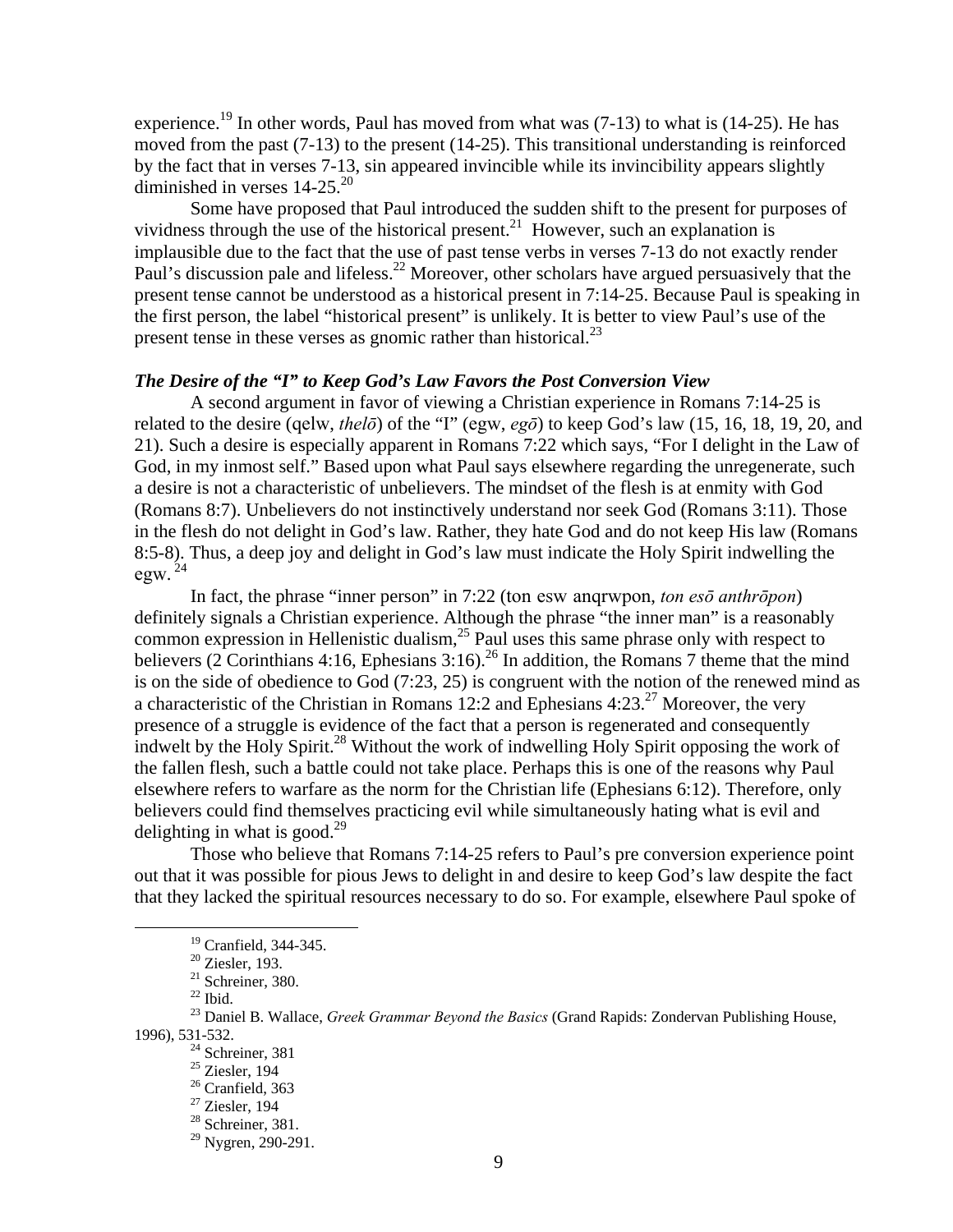unregenerate Jews who pursue the law for righteousness (Romans 9:31-32) and have a zeal for God (Romans 10:2). Proponents of the unregenerate view claim that this was Paul's attitude toward the law during his days as a pious Jewish rabbi prior to his conversion to Christianity. They claim that Paul attempted to live piously and was notable among his contemporaries for his religious zeal in his pre Christian days (Galatians 1:13-14, Philippians 3:4-6). However, Paul and his fellow Jews really did not delight in God's law. Rather, their true desire was in establishing their own mode of righteousness through their own legalistic path (Mark 7:13). Such a delight in legalism is very different from the joy in God's law as reflected in Romans  $7:14-25.^{30}$ Furthermore, Pre conversion proponents also argue that it is possible for unbelievers to delight in God's law because earlier in Romans Paul explained that God has placed his laws in the heart of all people regardless of whether they are saved or unsaved (Romans 2:14-15). However, these verses only teach that God's laws exist in the hearts of unbelievers for the purpose of convicting them of sin. Romans 2:14-15 does not teach that unbelievers delight in these laws and seek to follow them.

# *The View of the "I" Toward the Law Favors the Post Conversion View*

 A related argument favoring the Christian view involves Paul's attitude to the law. In Romans 7, Paul calls the law holy and righteous (12), spiritual (14), and good (19). Here, Paul acknowledges the intrinsic goodness of the law. It is difficult to argue that such is the language an unregenerate man. The unsaved display hostility toward God's law. In the very next chapter, Paul declares, "the sinful mind is hostile toward God and it does not submit to God's law nor an it do so." (Romans 8:7)  $31$ 

### *The Desire of the "I" to be Rescued Favors the Post Conversion View*

 A similar argument favoring the Christian experience involves Paul's longing for final deliverance. His wretched man's cry in 7:24 expresses desire rather than despair. Paul's deepest desire is to be rescued out of his present body of death. He wants to move out of his present state of sinfulness and into a new and glorious resurrection body. According to Romans 8, this is a natural desire of the redeemed. Romans 8:23 Paul explains that God's people are to eagerly await the redemption of their bodies. Because Paul in Romans 7:24 expresses the same desire that the redeemed naturally experience according to Romans 8:23, Paul is reflecting upon his experience as a believer in Romans  $7<sup>32</sup>$  Proponents of the pre conversion view claim that the future tense verb (rusetai, *rusetai*) or rescue represents a cry for initial salvation rather than a cry for sanctification or glorification.<sup>33</sup> However, this argument is unpersuasive. There is no reason why the cry of Romans 7:24 must be viewed as a cry for salvation rather than sanctification or glorification. It is just as easy to view the cry of Romans 7:24 as a cry for sanctification or glorification as it is to view it as a cry for initial salvation.

### *The Similarity Between Romans 7 and Galatians 5 Favors the Post Conversion View*

 Another post conversion argument involves the relationship between Romans 7:14-25 and Galatians 5:16-18. Galatians 5:16-18 says, "I say then: Walk in the Spirit, and you shall not fulfill the lust of the flesh. For the flesh lusts against the Spirit, and the Spirit against the flesh; and these are contrary to one another, so that you do not do the things that you wish. But if you

<sup>&</sup>lt;sup>30</sup> Schreiner, 381, 388.

<sup>31</sup> John R. W. Stott, *The Message of Romans: God's Good News For the World* (Downers Grove: Intervarsity Press, 1994), 206.<br><sup>32</sup> Ibid., 206.

<sup>33</sup> Grassmick, *Romans 7:7-25: Who Is The "I"?*, 6.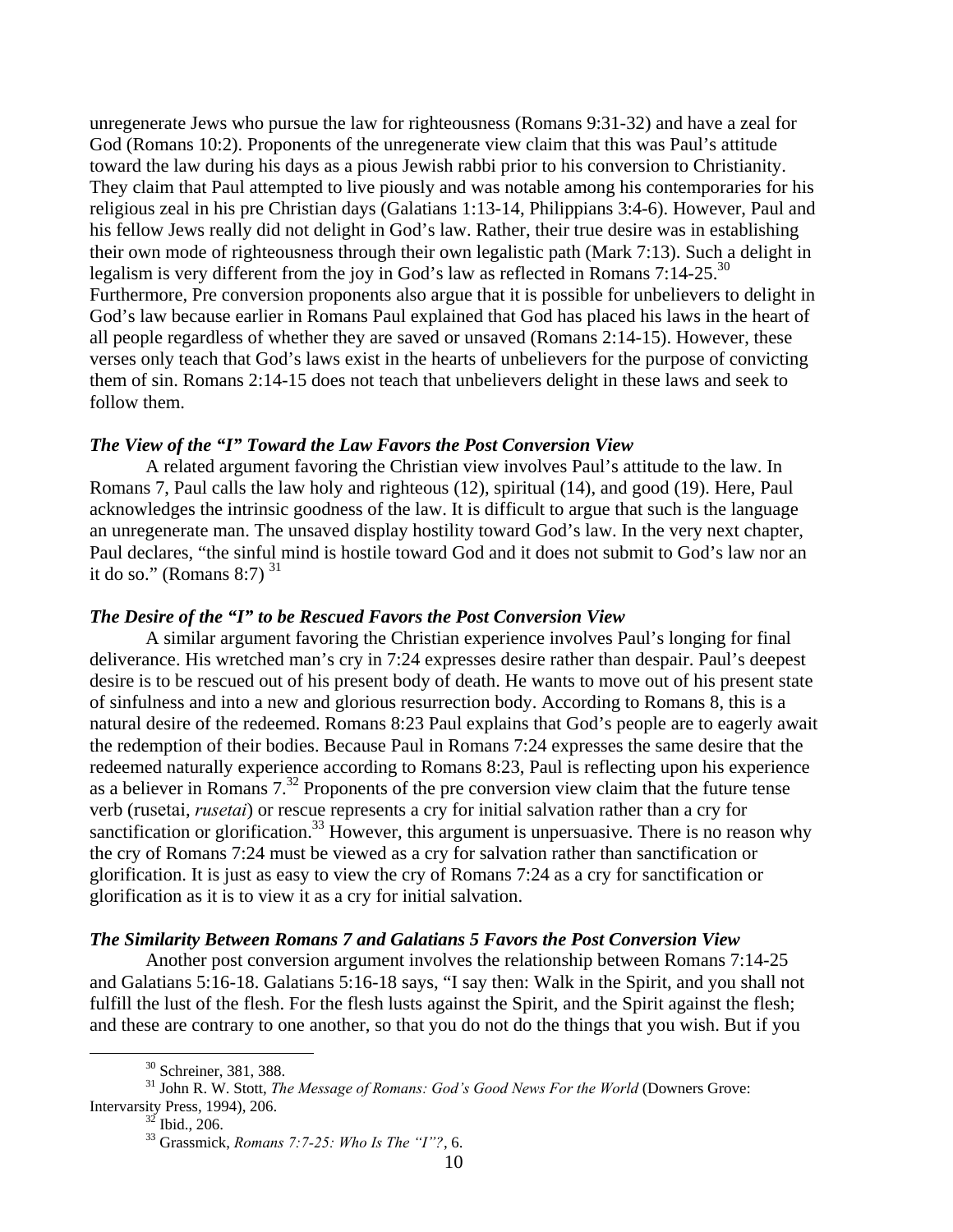are led by the Spirit, you are not under the law." There is an obvious continuity between Romans 7:14-25 and Galatians 5:16-18. Both sections of scripture describe an internal battle between the desires of the flesh and spiritual desires. In Galatians 5:16-18, the battle is between the spirit (pneuma, *pneuma*) and the flesh (sarx, *sarx*). In Romans 7:14-25, the battle is between the mind (nous, *nous*) and the flesh (sarx). Because of the mention of the Holy Spirit in Galatians 5:16-18, this passage is dealing with the experience of a believer. Due to the fact that an almost identical experience is described in Romans 7:14-25, this portion of scripture must also be speaking of the experience of a believer.  $34$ 

## *The Duality Between the Two "I" s Favors the Post Conversion View*

 Yet another Christian experience argument involves the duality between the two "I" s in Romans 7:14-25. On the one hand, the "I" has nothing good within him (7:18). On the other hand, the "I" delights in the law of God (7:22). Chapter 7 even concludes with a reference to the divided state of the egw. In Romans 7:25, Paul explains that with his mind he serves the law of God but with his flesh he serves the law of sin. Such a divided personality does not fit the typical New Testament description of an unbeliever who is completely under the control of sin and uniformly united body, soul, and mind against the will of God (Romans 1:18-32, 3:9, Ephesians 4:17, Colossians 2:18, 1 Timothy 6:5, 2 Timothy 3:8, Titus 2:15).<sup>35</sup> The only appropriate explanation for such a divided personality in Romans 7:14-25 is that person under consideration is a fallen man who was indwelt by the Holy Spirit upon conversion. It is the divided self that hates evil (7:15) as the undivided sinner does not. The advent of grace through Christ makes such a division possible. With the arrival of another power, sin is no longer to have its own way.<sup>36</sup> Pre conversion advocates attempt to explain the dual "I" in Romans 7 by pointing to various parallel pagan accounts, such as Ovid's *Metamorphoses*, that speak of a similar view of the divided self. However, it is debatable whether Paul was aware of these accounts.<sup>37</sup>

#### *The Overall Argument Flow of Romans 5-8 Favors the Post Conversion View*

 Another post conversion argument involves observing the structure of the letter. Chapters 5-8 all concern the various aspects of the believer's new life in Christ. Romans 7:14-25 appears to continue with this theme by demonstrating the law's inability to sanctify the believer. It would seem odd if 7:14-25 was not pertinent to the believer's life but was instead about life without Christ. In other words, it would break the pattern of Romans 5-8 if 7:14-25 was a "flash back" to an earlier theme the author had already left behind in 3:21. Such an approach would require viewing chapter 7 as an excursus or parenthesis rather than a continuation of Paul's basic subject in Romans 5-8.38 For example, when commenting on Romans 7, some advocates of the pre conversion view argue, "the theme is indeed the same which has been under development ever since chapter 5, except of course for the great interruption in the seventh chapter."<sup>39</sup> On the other hand, proponents of the pre Christian view respond by arguing that 7:7-13 is about life without Christ. Therefore, the pattern of Paul dealing with the life of the believer in Romans 5-8 has already been broken.<sup>40</sup> At any rate, it still seems odd to dedicate an entire chapter to a subject that has been previously dealt with several chapters earlier.

<sup>&</sup>lt;sup>34</sup> Schreiner, 384.

 $35$  Moo, 446-447.

<sup>36</sup> Ziesler, 192.

<sup>37</sup> Ibid.

<sup>&</sup>lt;sup>38</sup> Nygren, 288.

 $39$  Ibid.

 $40$  Ziesler, 193.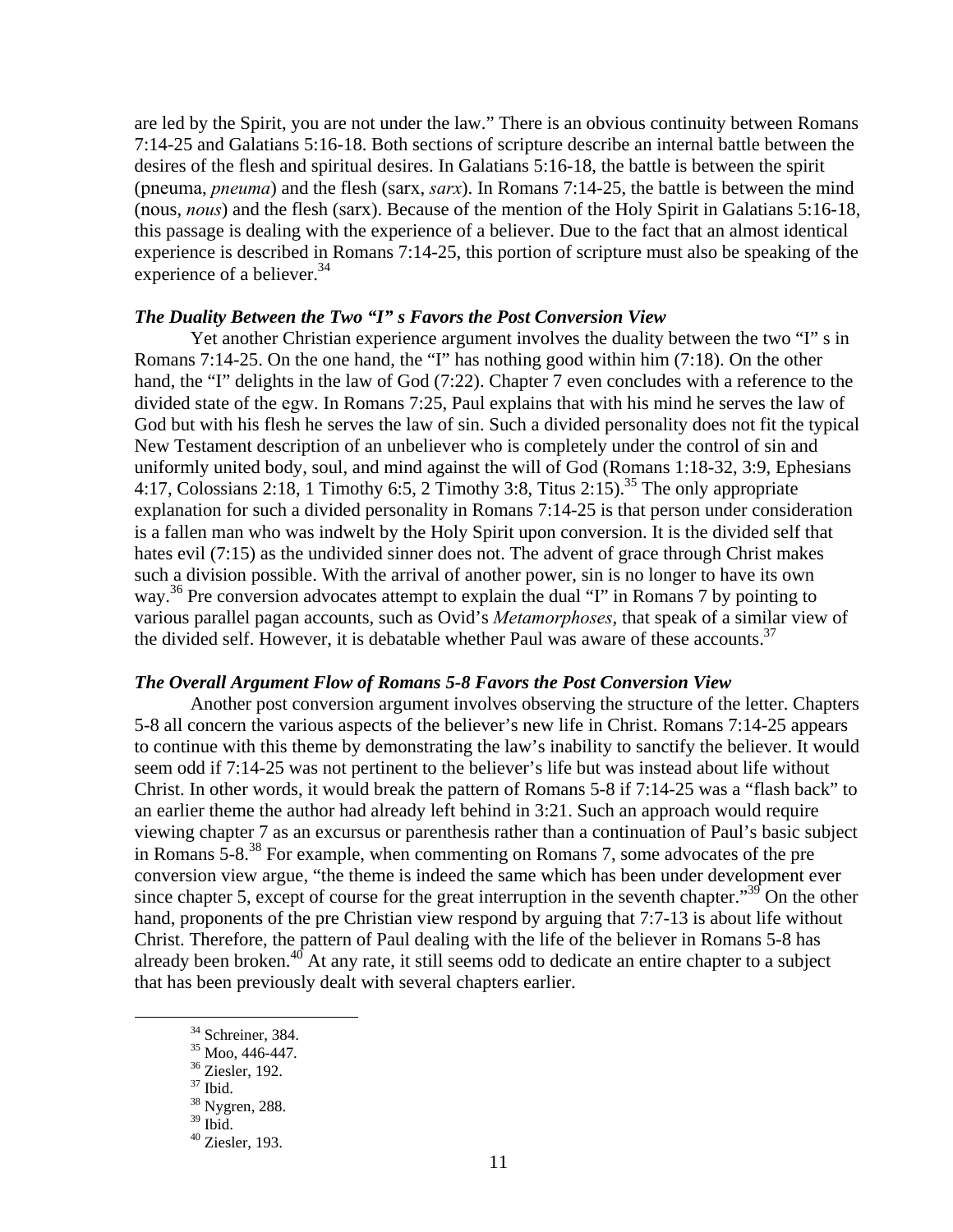### *The Anticlimactic Nature of Romans 7:25b Favors the Post Conversion View*

 Another argument favoring Christian experience involves the words that conclude 7:25. These words say, "So then, with the mind I myself serve the law of God, but with the flesh the law of sin." If Romans 7:14-25 related to the pre Christian experience, one would expect the passage to conclude with "I thank God—through Jesus Christ our Lord!" (7:25a). The slavery of the old life would yield to victory and joy inaugurated by the new life. Thus, the passage would reach its climax and conclude with a note of triumph indicating that the old life of failure is left behind. However, the passage concludes with the words of 7:25b that say, "So then, with the mind I myself serve the law of God, but with the flesh the law of sin." After voicing the exclamation of thanksgiving (7:25a), Paul returns to the tension of verses 14-25 (7:25b) rather than ending the pericope on a note of victory. Reverting to the tension following the exclamation of thanksgiving suggests that the deliverance available through Christ does not eliminate the ongoing struggle with sin in the Christian experience.<sup>41</sup> In other words, if  $7:25a$  furnishes the solution, how can Paul revert to a statement of the problem in 7:25b? Thus, the pre Christian view makes Romans 7:25b a *non sequitur* and anticlimactic. On the other hand, pre-conversion view proponents respond by arguing that 7:25b merely summarizes the state of affairs as they existed prior to the intervention of Christ that is anticipated in 7:25a. However, a more satisfying explanation is that verses 14-24 are about the Christian experience. Romans 7:25a acknowledges that in the end Christ brings deliverance. However, Romans 7:25b shows that in the interim, the tension continues.<sup>42</sup>

Those holding to a pre Christian interpretation have responded by arguing that 7:25b represents marginal gloss that has been inserted into the text. Therefore, 7:25b must have been interpolated because it destroys the climax of the text. Bultmann even acknowledges that if 7:25b is authentic, then 7:14-25 must refer to the Christian experience.<sup>43</sup> However, any theory proposing that 7:25b represents gloss should be discarded due to the fact that there is no evidence in the manuscript tradition that the verse is suspect.<sup>44</sup> Moreover, it is difficult to imagine that an interpolator would insert a marginal gloss at this point thus destroying the climax of the passage.45 Others holding to a pre Christian interpretation have suggested that 7:25a and 7:25b have been transposed. Again, there is no evidence in the MSS to support this theory. As a result, most commentators have been unwilling to except both the gloss and the transposition theories due to the absence of evidence in the MSS.<sup>46</sup>

### *The Personal Experience of Christians Favors the Post Conversion View*

 A final argument favoring Christian experience is not an exegetical argument but rather an existential one. The post conversion view best reflects the regular experiences of most believers. The vast majority of Christians identify with the "I" that is unable to put into practice what is desired.<sup>47</sup> Perhaps this is because the more seriously the Christian strives for holiness, the more sensitive he becomes to the reality of his continuing sinfulness.<sup>48</sup>

 <sup>41</sup> Schreiner, 380.

<sup>42</sup> Ziesler, 193.

<sup>43</sup> Schreiner, 380.

<sup>44</sup> Cranfield, 368.

<sup>45</sup> Schreiner, 380-381.

<sup>46</sup> Ziesler, 193.

<sup>47</sup> Schreiner, 384.

<sup>48</sup> Cranfield, 358.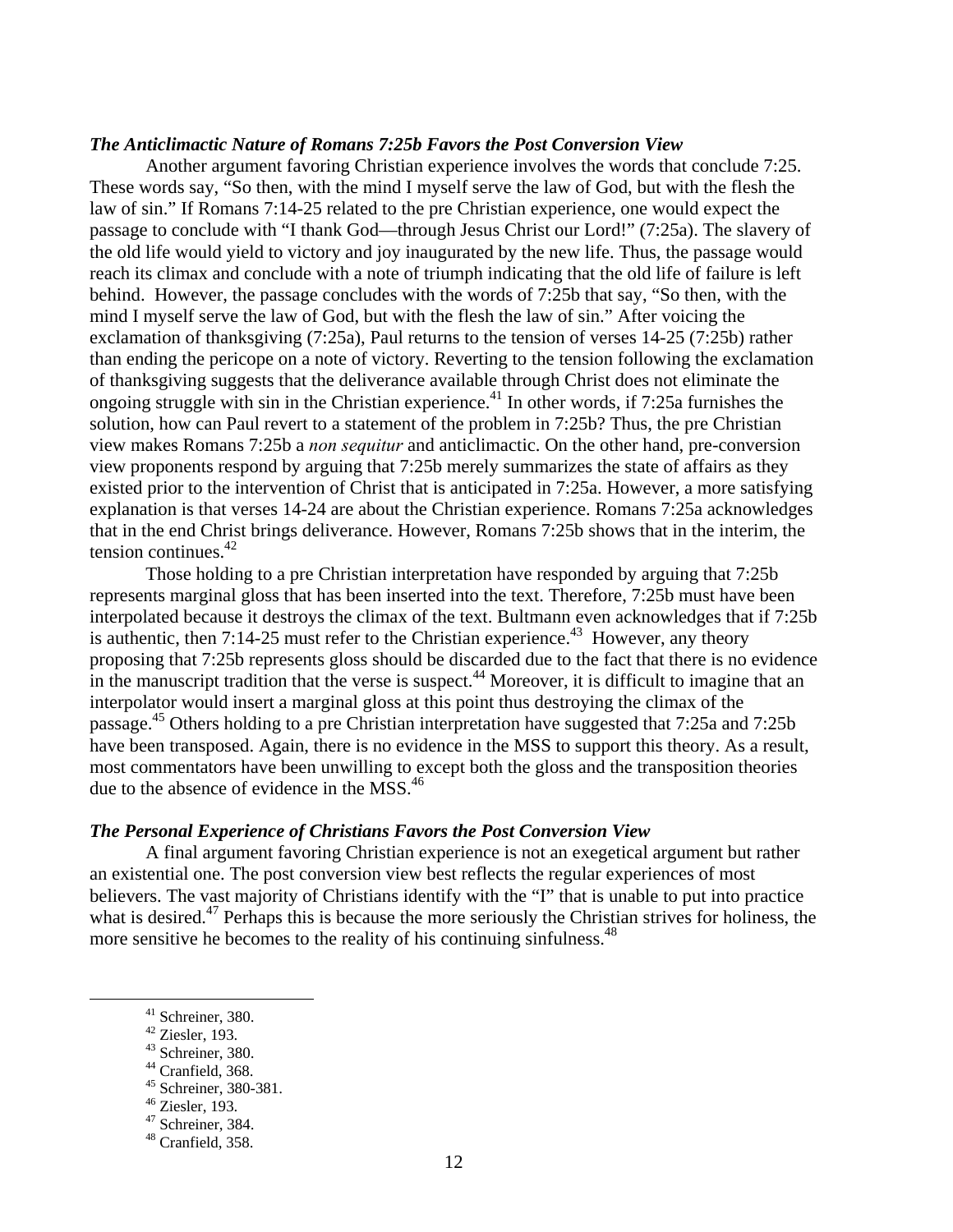#### **Conclusion**

In conclusion, both the pre conversion and post conversion positions advance strong arguments. However, as the preceding discussion indicates, the balance of the evidence seems to tip in favor of the post conversion position. Most of the pre conversion view arguments have been answered. On the hand, pre conversion proponents have not satisfactorily explained how it is possible for an unsaved God hating man to delight in obeying God's law.

## **ANTHROPOLOGICAL IMPLICATIONS**

Throughout church history, theologians have struggled to articulate the moral character of people not only in their state as unbelievers but also as believers. There seem to be two general schools of thought. Some emphasize the tremendous spiritual change that takes place within the believer at the moment of their salvation. They often quote 2 Corinthians 5:17 which says, "Therefore, if anyone is in Christ, he is a new creation; the old is gone, the new has come!" They believe this change can lead to complete victory over sin and even eradication of sin not only in the next life but in this one as well. On the other hand, others describe people after salvation as having two natures. These two natures include the old nature that believers possessed prior to salvation and the new nature that believers inherited at the moment of salvation. Romans 7 sheds light upon this subject. As previously discussed, in Romans 7:14-25, Paul appears to be speaking of his status as a believer rather than an unbeliever. Such a conclusion profoundly impacts one's understanding of Christian anthropology. Romans 7:14-25 appears to be teaching that believers have both a spiritual nature and an Adamic nature simultaneously residing within them.

### **Paul's Use of "Flesh" (sarx) Supports the Dual Nature View**

The notion that some component of the old nature continues to reside in the believer even after salvation is apparent from Paul's use of the term "flesh" (sarx) in Romans 7. Throughout the New Testament, the term "flesh" (sarx) is used in many different ways. For example, it is used of the material that covers the bones of a human or animal body (1 Corinthians 15:39a). It can also be used to depict the body itself (Ephesians 5:29). Moreover, "flesh" (sarx) is often used to describe a man of flesh and blood (Acts 2:17, 1 Peter 1:24). In addition, the term "flesh" (sarx) can also refer to children of natural descent (Romans 9:8). It also refers to the limitations of life on earth (1 Corinthians 7:28) or the external and outward side of life (1 Corinthians  $1:26$ .<sup>49</sup>

However, when Paul uses the term "flesh" (sarx), it typically refers to the willing instrument of sin (Galatians 5:13, 24, Colossians 2:18, 23, Ephesians 2:3). Paul consistently uses "flesh" (sarx) to contrast fallen human nature with the spirit (pneuma) in Galatians 5 and 6 and Romans 8. Well over half of the references to "flesh" (sarx) as fallen human nature appear in Romans.<sup>50</sup> Thus, the notion of the "flesh" (sarx) representing fallen human nature is Paul's predominate use of "flesh" (sarx) in Romans (6:19, 7:5, 18, 25, 8:3, 4-9, 12, 13, 13:14).<sup>51</sup> Therefore, by consistently using the term "flesh" (sarx) in Romans 7 (7:5, 18, 25), Paul makes clear that some component of the old nature continues to reside in the believer even after

 <sup>49</sup> Walter Bauer, *A Greek English Lexicon of the New Testament and Other Early Christian Literature*, a translation and adaptation by William F. Arndt & F. Wilbur Gingrich (Chicago: The University of Chicago Press,

<sup>1957), 743-744.&</sup>lt;br><sup>50</sup> Gerald F. Hawthorne, Ralph P. Martin, Daniel G. Reid, eds., *Dictionary of Paul and His Letters*<br>(Downers Grove: Intervarsity Press, 1993), 304.

<sup>&</sup>lt;sup>51</sup> John R. Kohlenberger, Edward W. Goodrick, James A. Swanson, *The Greek English Concordance to the New Testament* (Grand Rapids: Zondervan, 1997), 680-681.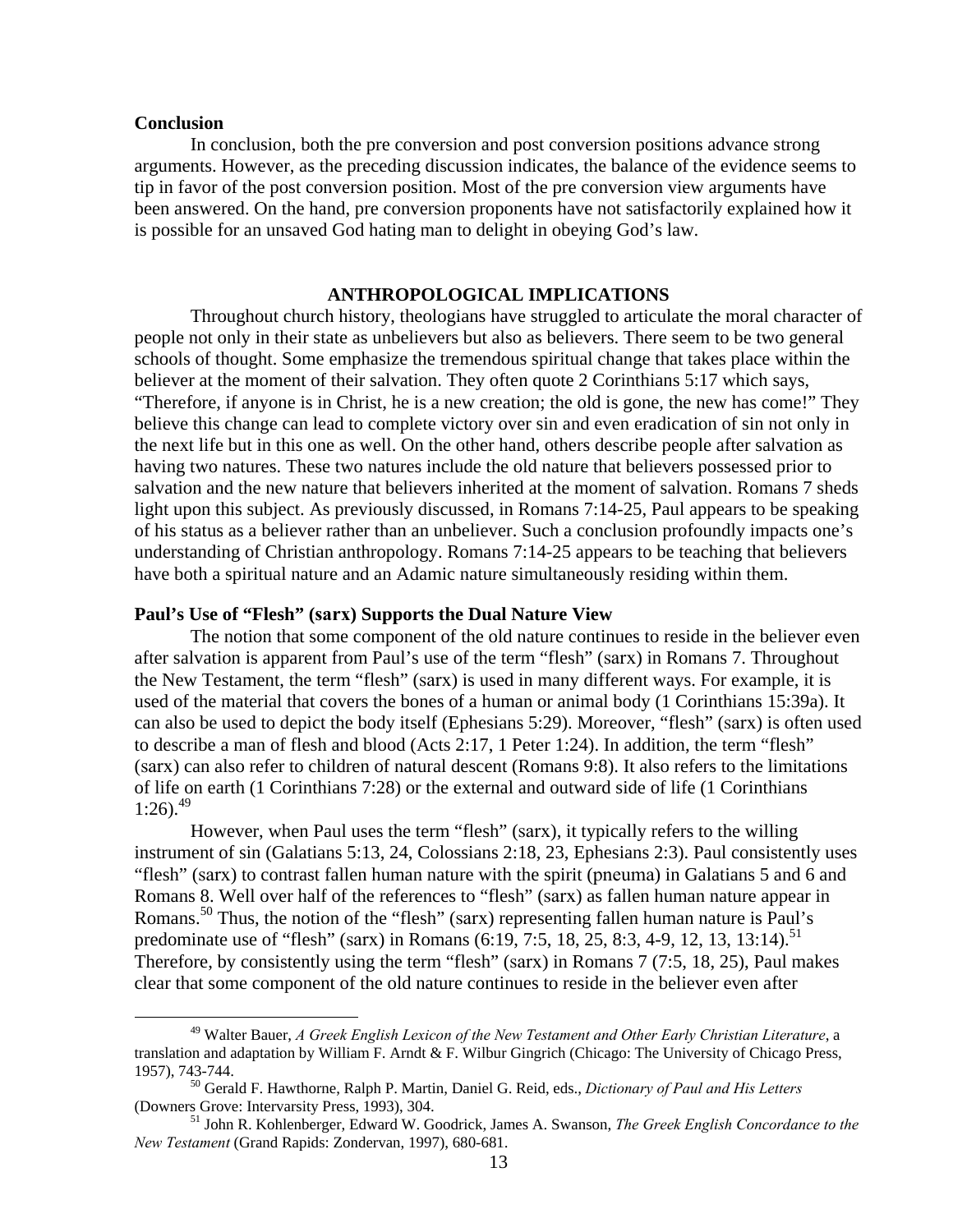salvation. This residue of the old self remains even though the believer has received a new nature as well as the indwelling ministry of the Spirit upon conversion.

### **Numerous Theologians Have Advocated a Dual Nature View**

By taking a post conversion view of Romans 7:14-25 and by observing Paul's usage of "flesh" (sarx) in Romans 7, many reputable theologians and expositors have argued for a dual nature concept within believers. Although most of the early church fathers believed that Romans 7:14-25 depicted a pre conversion experience, Augustine taught that Christians have two distinct natures. For example, in *Confessions*, Augustine compared his own struggles with sin to those described by Paul in Romans  $7:14-25^{52}$  Although it is not entirely clear at this point in Augustine's *Confessions* whether he was referring to his experience before or after salvation, Augustine later on definitely took the position that Romans 7:14-25 refers to the struggle that takes place within the believer.<sup>53</sup> According to Hodge, although Augustine first concurred in advocating the pre conversion view, a deeper insight into his heart and a more thorough investigation of the scriptures led him to alter his view.<sup>54</sup> For example, Augustine later recognized the conflict between sin and righteousness in the believer when writing *Palatinus*. 55 Moreover, Augustine also later commented on the contest between the flesh and the spirit within the believer.<sup>56</sup> Thus, in Augustine's writings we find an understanding of sin in some form continuing in the life of the believer leading to a conflict between the flesh and the believer's new status as represented by the Spirit and the new nature.<sup>57</sup>

The writers of the Middle Ages as well as most of the Protestant reformers seemed to follow this Augustinian dual nature concept. For example, the dual nature idea can be seen in the writings of Calvin, Luther, Melancthon, and Beza.<sup>58</sup> The concept can also be found in the writings of nineteenth and twentieth century Calvinists such as Charles Hodge<sup>59</sup> and Anthony A. Hoekema. In fact, Hoekema asserts that every believer is a kind of Jekyll and Hyde combination due to the fact that the scriptures affirm that there is a continual struggle in every believer between his old nature and his new. <sup>60</sup>

Dispensationalists such as C. I Scofield also adopted the two nature concept. When commenting on Romans 7:14, Scofield states, "In this passage (7:15-25) of profound spiritual and Psychological insight, the apostle personifies the struggle of the two natures within the believer-the old Adamic nature, and the divine nature received through the new birth (1 Peter 1:23, 2 Peter 1:4, Galatians 2:20, Colossians 1:27).<sup>61</sup> Chafer also seems to hint at an understanding of the dual nature view when he speaks of a certain category of Christians who are dominated by the flesh.<sup>62</sup> Ryrie also demonstrates a similar understanding of the dual nature

 <sup>52</sup> Philip Schaff, ed., *A Select Library of the Nicene and Post Nicene Fathers of the Christian Church*, 14 vols. (rep. ed. Grand Rapids: Eerdmans, 1979), 1:121.<br><sup>53</sup> Ibid., n.8.

<sup>54</sup> Charles Hodge, *Commentary on the Epistle to the Romans*, eds. Alister McGrath and J.I. Packer (New York: Armstrong & Son, 1909), 376-77.<br>
Schaff, 1:571.

<sup>56</sup> Ibid., 2:264-265.

<sup>57</sup> John F. Walvoord, "The Augustinian Dispensational Perspective" in *Five Views of Sanctification* (Grand Rapids: Zondervan, 1987), 203. 58 Hodge, 376-377.

 $^{59}$  Ibid., 377.

<sup>60</sup> Anthony A. Hoekema, "The Struggle Between Old and New Natures in the Converted Man," *Bulletin of*  the Evangelical Theological Society 5, no. 2 (Spring, 1962): 42.<br><sup>61</sup>C. I. Scofield, ed. *The NIV Scofield Study Bible* (New York: Oxford University Press, 1967), 1184.<br><sup>62</sup> Lewis Sperry Chafer, *He That is Spiritual* (Rev

reprint, Grand Rapids: Zondervan Publishing House, 1967), 10 (page citations are to the reprint edition).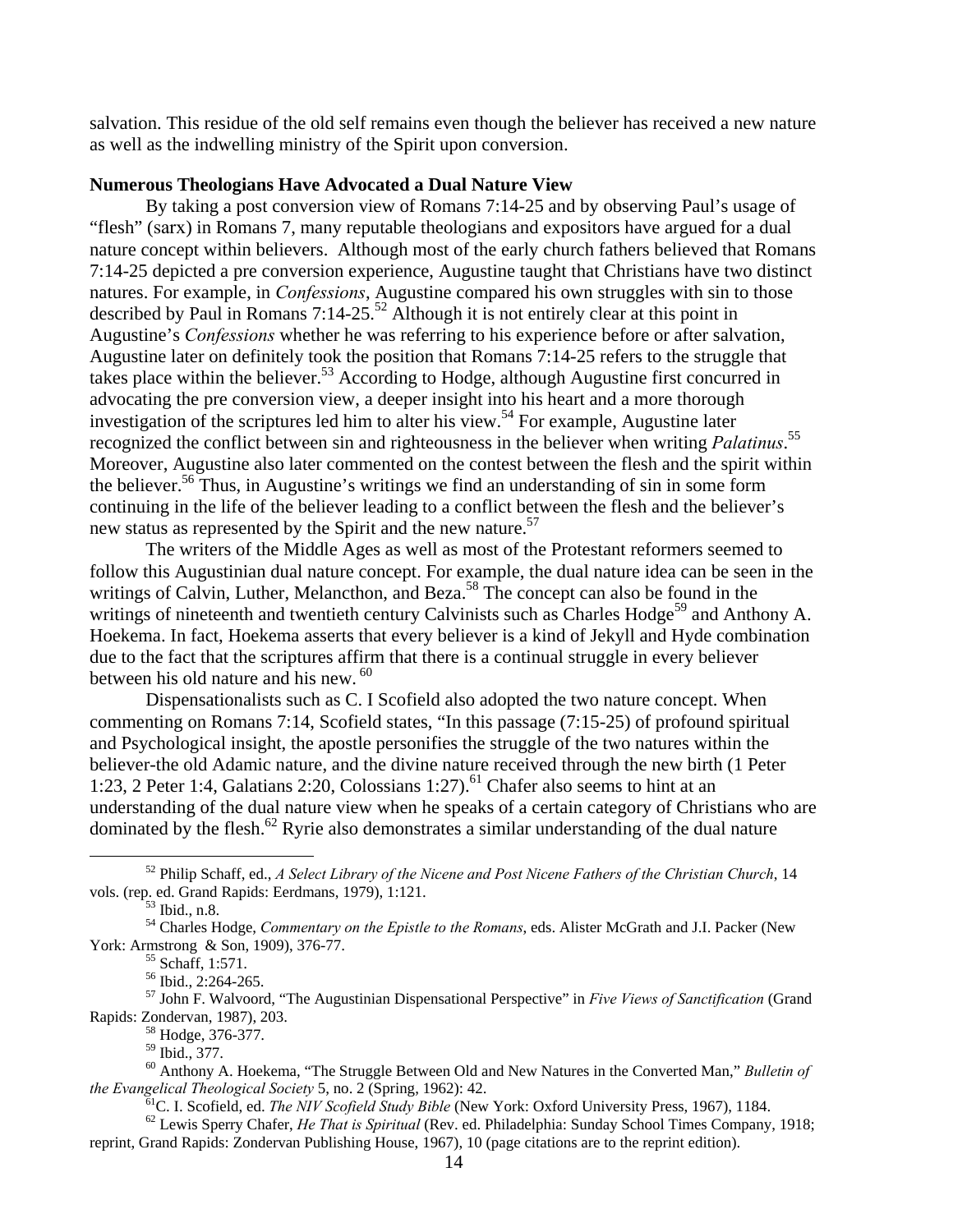concept when he states, "The moment someone accepts Jesus as his personal Savior he becomes a new creation (2 Cor. 5:17). The life of God within him begets a new nature which remains with him along with the old as long as he lives. Understanding the presence, position and relationship of the old and new within the life of the believer is essential to experiencing a wholesome and balanced spiritual life."<sup>63</sup>

## **The Dual Nature View Does Not Teach Spiritual Schizophrenia**

Some theologians are hesitant to use the term "dual nature" for fear that using such terminology falsely depicts two distinct people living within the same person. They claim that such a distinction leads to a false disjuncture within the individual personality.<sup>64</sup> For this reason, Ryrie prefers to define nature as capacity. Thus, the old nature of the flesh is that capacity which all men have to please and serve self.<sup>65</sup> Similarly, Smith indicates that the word "nature" (fusis, *physis*) does not designate a substance or an entity. Rather, it is a word that refers to the inherent or essential qualities of any substance or entity.<sup>66</sup> While not explicitly rejecting the two-nature view, Smith prefers to define the new nature as the set of attributes, aspirations, ambitions, capacities, desires, and motivations imparted at regeneration. He similarly defines the Adamic nature as the set of attributes, aspirations, ambitions, capacities, desires, and motivations emanating from the believer's sinful nature. In other words, believers must be able to separately envision that set of character qualities that are theirs by nature and that set of qualities that result from divine work in their hearts.<sup>67</sup> Thus, both Ryrie and Smith, while not overtly rejecting the dual nature view, prefer to steer away from language and definitions that would falsely depict Christians as spiritual schizophrenics.

However, the suggestion that believers have two natures does not necessarily warrant the conclusion that believers are also spiritual schizophrenics. Theologians also use the word nature to describe both the human and divine attributes of Christ. Yet, by teaching that Christ possessed two natures, no one also suggests that Christ's personality was also divided and schizophrenic. Christ was simply one person with two natures. Similarly, believers are merely one person with two natures.<sup>68</sup>

#### **Conclusion**

In conclusion, the spiritual state of a saved person includes both a new and old nature. Therefore, the believer still has an old nature that consists of a complex set of attributes with an inclination and disposition to sin. At the same time, the believer also possesses a new nature that he received at the moment of salvation. This new nature is also comprised of a complex set of attributes. However, they incline and dispose the believer to holiness and a new manner of life.

# **RAMIFICATIONS REGARDING SANCTIFICATION**

 According to the preceding discussion, Romans 7:14-25 reflects the normal experience of the believer due to the fact that the believer has two natures. If these notions are true, what impact should they have upon our view of sanctification? These concepts impact our understanding of practical sanctification in three ways. First, in order to experience practical

<sup>&</sup>lt;sup>63</sup> Charles C. Ryrie, *Balancing the Christian Life* (Chicago: Moody, 1969), 34.<br><sup>64</sup> Ibid., 34.

<sup>&</sup>lt;sup>65</sup> Ibid., 34-35.

<sup>66</sup> Charles R. Smith, "Two Natures-Or one? An Attempt a Theological Clarification" *Voice* 62 (July August 1983), 20.<br> $^{67}$  Ibid., 21.

<sup>68</sup> Walvoord, 203-204, 207.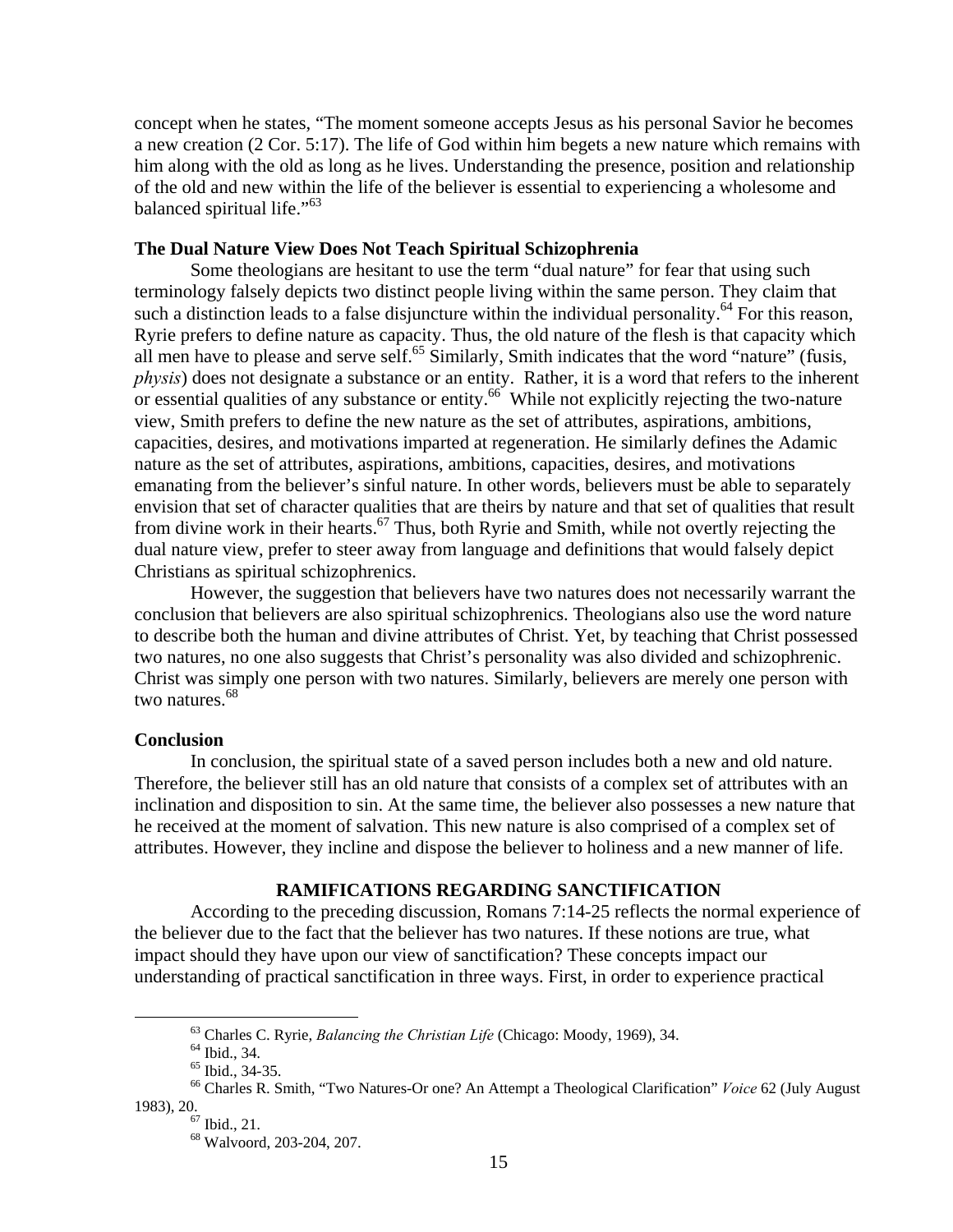sanctification, the believer must depend upon God's resources. Second, human responsibility plays a vital role in the sanctification process. Third, ultimate sanctification will only become a reality in the next life rather than this one.

# **The Believer Must Depend Upon Divine Enablement In order to Experience Practical Sanctification**

 From the perspective of the dual nature view, the basic problem is how believers with two diverse natures can achieve at least a relative measure of sanctification and holiness in this life? The answer to this question is that believers cannot live a holy life apart from divine help. Due to the fact that the old nature has a tendency to sin and the new nature has a tendency to act in righteousness, the believer experiences a constant struggle identical to the one described in Romans 7:14-25. Because of this ongoing struggle, the new nature cannot in and of itself produce a righteous life. Thus, a righteous life is only possible through the spiritual resources and enablement provided by God. On the divine side, God must provide these resources in order to meet the Christian's spiritual needs. On the human side, believers must appropriate of these resources.<sup>69</sup> The New Testament carefully itemizes the various spiritual provisions that believers must appropriate in order to enable him to experience personal sanctification.

## *The Provision of the Holy Spirit*

The first resource provided by God is the Holy Spirit.<sup>70</sup> When a person trusts Christ as his savior, he is immediately regenerated by (Titus 3:4, John 3:3-8), baptized by (1 Corinthians 12:13), sealed by (Ephesians 4:30), and indwelt with (Romans 8:9, 1 Corinthians 3:16, 6:19) the Holy Spirit. Despite the fact that all believers are regenerated by, baptized by, sealed by and indwelt with the Holy Spirit at the moment of conversion, believers must learn to depend upon the Spirit. Paul referred to the believer's moment by moment dependence upon the Spirit as walking in the Spirit (Galatians 5:16). Such dependence allows the believer to be able to tap into the divine source that are necessary not only for spiritual fruitfulness but also for sanctification. In sum, practical sanctification is only accomplished in the life of the believer when he taps into the divine resource of the Spirit. This is accomplished when believers follow God's command to continuously walk in the Holy Spirit.

## *The Provision of the Believer's Union With Christ*

The second spiritual resource provided by God is the believer's union with and identification into Christ's death, burial, and resurrection. Before a person comes to Christ, he is a slave to his Adamic nature. However, when a person becomes a Christian, he becomes identified into Christ's death, burial, and resurrection. Such identification breaks the power of the believer's Adamic nature to enslave him any longer. The Adamic nature will continue to tempt the believer to sin as long as the believer remains in his present, physical body. However, the believer still has the ability to refuse the yearnings of the old nature due to his union with Christ's death, burial and resurrection (Romans 6:1-10, Galatians 2:20). In order to experience personal sanctification, the believer must consider his union with Christ and his freedom from sin's enslavement to be a reality (6:11). The believer must then follow God's command of not yielding to sin (6:12, 13). In sum, practical sanctification is only accomplished in the life of the believer when he taps into the divine resource of his identification with Christ's death, burial,

 <sup>69</sup> Ibid., 209.

<sup>70</sup> Ibid., 209-220.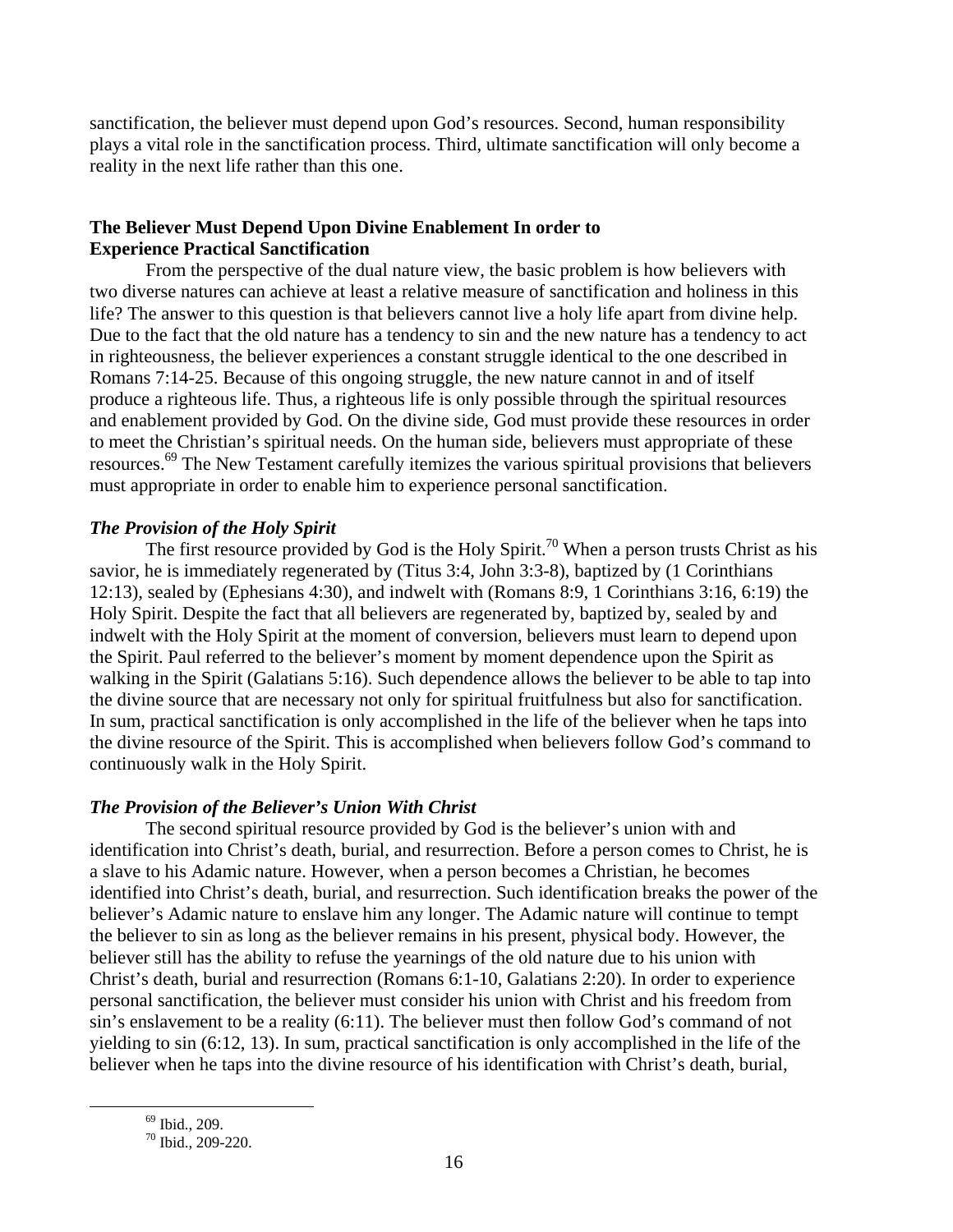and resurrection. This is accomplished when believers follow God's commands of acknowledging this union to be a reality and not yielding to sin.

# **Human Responsibility Plays an Important Role in the Sanctification Process**

Understanding the dual nature concept within the believer leads to the conclusion that any degree of practical sanctification is impossible without the spiritual resources provided by God. As previously explained, these resources include the filling of the Spirit as well as the believer's union with Christ's death, burial and resurrection. However, as also previously explained, the believer must appropriate these resources. In other words, Christians do not automatically experience practical sanctification just because they have been made new creatures in Christ. They must first appropriate the divine resources in order to experience practical sanctification. In order to appropriate these resources, a volitional response on the part of the believer is needed. Although it is God's responsibility to provide these resources, it is the believer's responsibility to appropriate them in order for practical sanctification to become a personal reality.

For example, the believer must exercise responsibility in order to obey God's command of walking in the Spirit (Galatians 5:16). Similarly, the believer must exercise responsibility in order to obey God's command of reckoning (logizomai, *logizomai*) himself dead to sin and alive to God (Romans 6:11). Furthermore, the believer must exercise responsibility in order to obey God's command of not yielding to sin (Romans 6:12-13). These scriptural exhortations would be meaningless if human responsibility were not associated with these aspects of sanctification. When believers fulfill their responsibility of responding to the mandates of God's word, they permit God to work out His plan of sanctification in their lives. In other words, the believer's practical sanctification is sovereignly determined by God to be conditioned on human response. In contrast, there are other views of sanctification, typically emanating from reformed circles, which have a tendency of marginalizing human responsibility and maximizing divine sovereignty. Because of the God ordained role of human responsibility in the sanctification process, any view of practical sanctification that is based wholly upon the sovereign acts of God apart from human participation must be rejected.<sup>71</sup>

# **Ultimate Perfection Will Occur in Heaven Rather Than In the Present**

Although believers can experience relative perfection in this life as well as manifest Christ likeness in a significant way, ultimate or perfect sanctification will not become a reality for the believer until they stand in God's presence in heaven. This reality is due to the fact that the believer is comprised of both a carnal and a spiritual nature as long as they remain in their present, physical body. Thus, as long as the believer remains in his present body, he will always be tempted to appease the yearnings of the sin nature. For this reason, some degree of sin will always be a reality for the believer in this life. This concept explains Paul's yearning for deliverance from his physical body (Romans 7:24). It also explains why he describes himself as not having yet obtained or been made perfect (Philippians 3:12). It also explains why John teaches that believers are to confess their sins (1 John 1:9).

 After the believer leaves his present body either through death or the translation of the church, he will have the ability to enjoy ultimate perfection. Although while in his present body he will always be haunted by his dual nature state, he will eventually become a single natured entity rather than a dual natured entity after he has left his present body. At that future point in time, complete personal holiness will become a reality for the believer. No longer harassed by

 <sup>71</sup> Ibid., 224-225.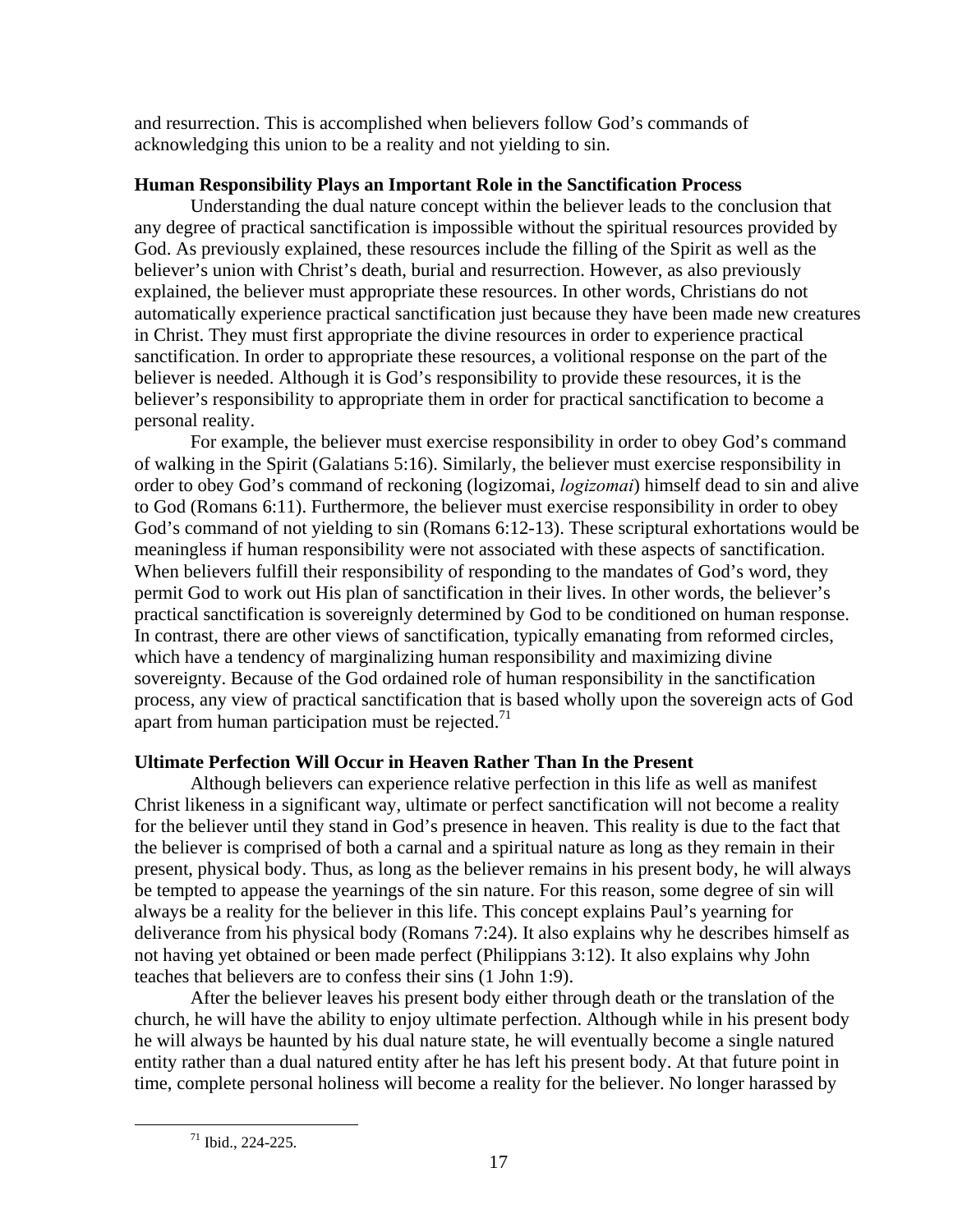his dual nature status, he will then be part of "a radiant church, without stain or wrinkle or any other blemish, but holy and blameless." (Ephesians 5:27). At that time, he will be perfect just as Jesus is perfect (1 John 3:2). He will be part of a heavenly community characterized by absolute holiness (Revelation 21:8).

 Because such a state of sinless perfection will only be a heavenly reality, alternative views of sanctification that offer a state of sinless perfection in this life must be rejected. Such alternative views of sanctification that come extremely close to offering a state of sinless perfection in this life include the teachings of the Pietistic tradition as well as the Wesleyan notion of "entire sanctification." Along these same lines, Needham maintains that, "if you have received Jesus Christ as Lord and Savior, you are not a sinner."72 These types of views are not plausible due to the fact that they tend to ignore the dual natures of the believer. For example, Needham argues that it is illogical to hold that Romans 7:14-25 is describing the typical experience of the believer.<sup>73</sup> According to Walvoord, Needham so emphasizes the idea of a Christian being a new creation in Christ that he almost eliminates the concept of sin in the believer.<sup>74</sup> In sum, due to the believer's dual nature existence, he will always be tempted to yield to his carnal nature as long as he remains in his present body. Thus, the continual presence of such temptation makes a state of sinless perfection in this life an unrealistic option for the Christian.

#### **CONCLUSION**

 This paper has argued that one's understanding of practical sanctification is profoundly impacted by how one views the "I" in Romans 7:7-25. Specifically, the paper has argued that the "I" in Romans 7 is Paul, and in verses 14-25 Paul is reflecting upon his post conversion experience. In addition, the paper has maintained that a post conversion view of Romans 7:14-25 leads to a dual nature view of the believer. Finally, the paper has contended that viewing believers through the lenses of the dual nature view shapes one's understanding of practical sanctification in several important ways.

47.  $^{73}$  Ibid., 65.

 <sup>72</sup> David C. Needham, *Birthright! Christian, Do You Know Who You Are?* (Portland: Multnomah, 1979),

<sup>74</sup> Walvoord, 207.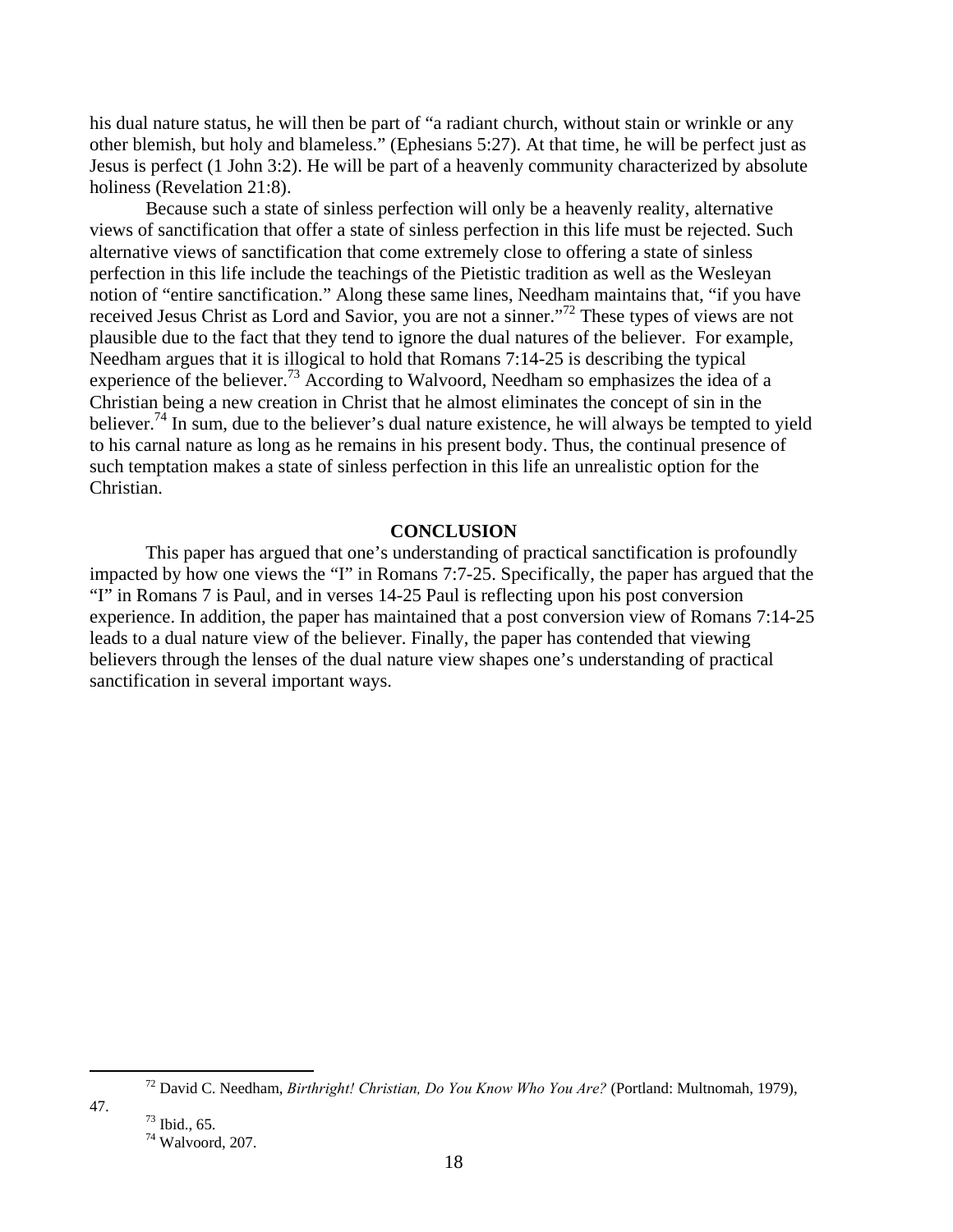### **WORKS CITED**

- Bauer, Walter. *A Greek English Lexicon of the New Testament and Other Early Christian Literature*. Translation and adaptation by William F. Arndt & F. Wilbur Gingrich. Chicago: The University of Chicago Press, 1957.
- Chafer, Lewis Sperry. *He That is Spiritual.* Rev. ed. Philadelphia: Sunday School Times Company, 1918; Reprint, Grand Rapids: Zondervan Publishing House, 1967.
- Cranfield, C. E. B. *A Critical and Exegetical Commentary on the Epistle to the Romans*. The International Critical Commentary, ed. J.A. Emerson and C.E.B. Cranfield, 2 vols. Edinburgh: T.&T. Clark, Limited, 1975-1979.
- Grassmick, John D. *Romans 7:7-25: Who Is The "I"?* Class hand out from "Exegesis of Romans" October 16, 2001, Dallas Theological Seminary, Dallas, TX.
- Grassmick, John D. Class notes from "Exegesis of Romans" October 16, 2001, Dallas Theological Seminary, Dallas, TX.
- Hawthorne, Gerald F., Martin, Ralph P., Reid, Daniel G. eds. *Dictionary of Paul and His Letters*. Downers Grove: Intervarsity Press, 1993.
- Hodge, Charles. *Commentary on the Epistle to the Romans*. Eds. Alister McGrath and J.I. Packer. New York: Armstrong & Son, 1909.
- Hoekema, Anthony A. "The Struggle Between Old and New Natures in the Converted Man." *Bulletin of the Evangelical Theological Society* 5, no. 2 (Spring, 1962): 42.
- Kohlenberger, John R., Goodrick, Edward W., Swanson, James A. *The Greek English Concordance to the New Testament.* Grand Rapids: Zondervan, 1997.
- MacArthur, John F. *Romans 1-8.* Chicago: Moody Press, 1991.
- Moo, Douglas J. *The Epistle to the Romans*. The International Commentary on the New Testament, ed. Gordon D. Fee. Grand Rapids: Eerdmans Publishing Company, 1996.
- Needham, David C. *Birthright! Christian, Do You Know Who You Are?* Portland: Multnomah Press, 1979.
- Nygren, Anders. *Commentary on Romans*. Translated by Carl Rasmussen. Philadelphia: Fortress Press, 1949.
- Ryrie, Charles C. *Balancing the Christian Life.* Chicago: Moody Press, 1969.
- Schaff, Philip,ed. *A Select Library of the Nicene and Post Nicene Fathers of the Christian Church*. 1:121. Grand Rapids: Eerdmans, 1979.